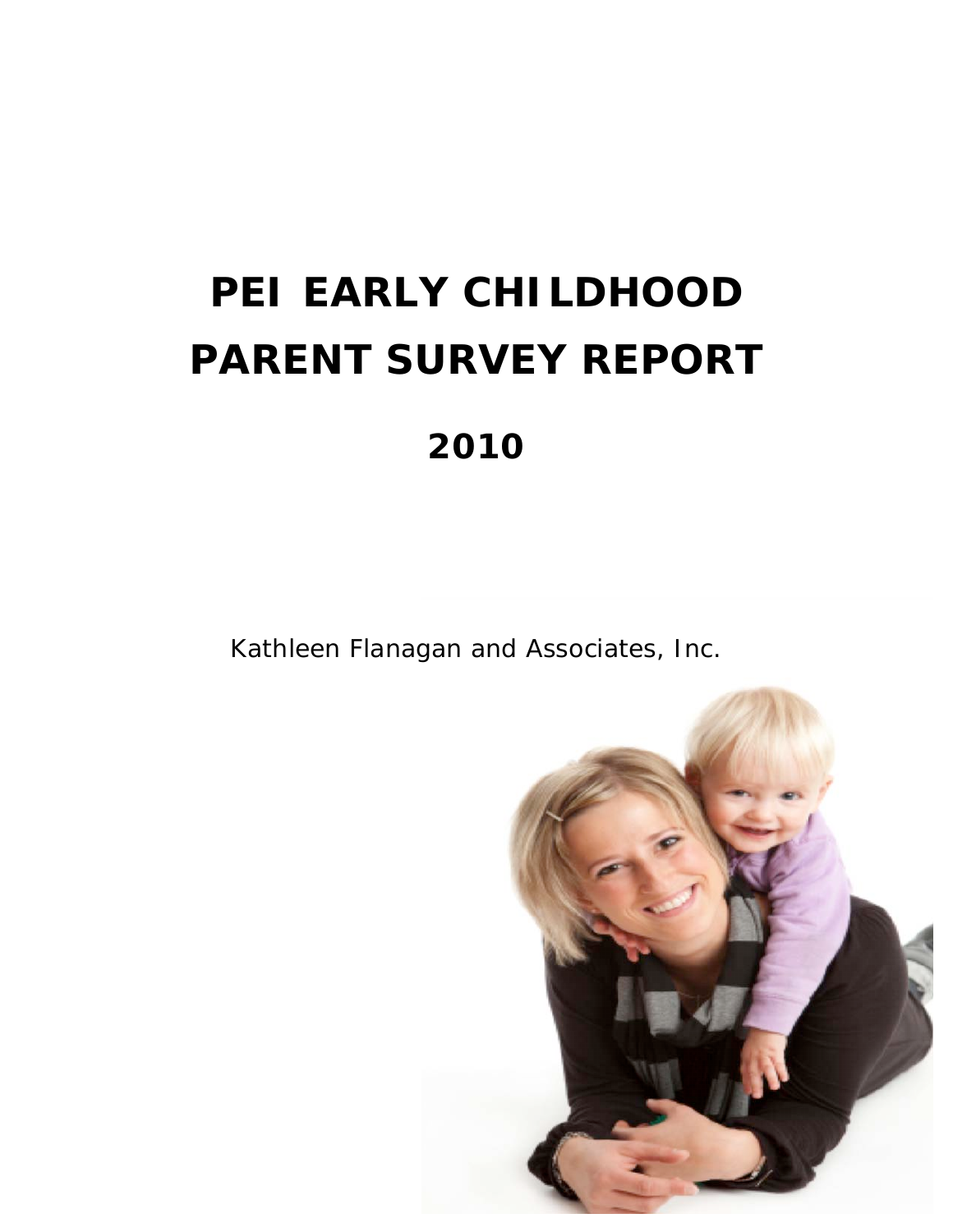# **ECE PARENT SURVEY 2010**

# **TABLE OF CONTENTS**

|              | <b>BACKGROUND</b>                                      | 1                |
|--------------|--------------------------------------------------------|------------------|
| 1            | <b>RESPONDENTS</b>                                     | 1                |
| $\mathbf{2}$ | <b>VOLUNTEERS</b>                                      | 1                |
| 3            | <b>AWARENESS OF COMMUNITY PROGRAMS</b>                 | $\overline{2}$   |
| 4            | <b>PARENTS' SOURCES OF INFORMATION</b>                 | $\boldsymbol{4}$ |
| 5            | <b>TOPICS OF INTEREST</b>                              | $\overline{7}$   |
| 6            | <b>SCHOOL READINESS</b>                                | 8                |
| 7            | <b>PARENTAL EMPLOYMENT AND CHILD CARE ARRANGEMENTS</b> | 9                |
| 8            | <b>WHAT WOULD HELP PARENTS?</b>                        | 20               |
| 9            | <b>WHAT DO PARENTS WANT?</b>                           | 21               |
| 10           | <b>FINAL WORD TO PARENTS</b>                           | 25               |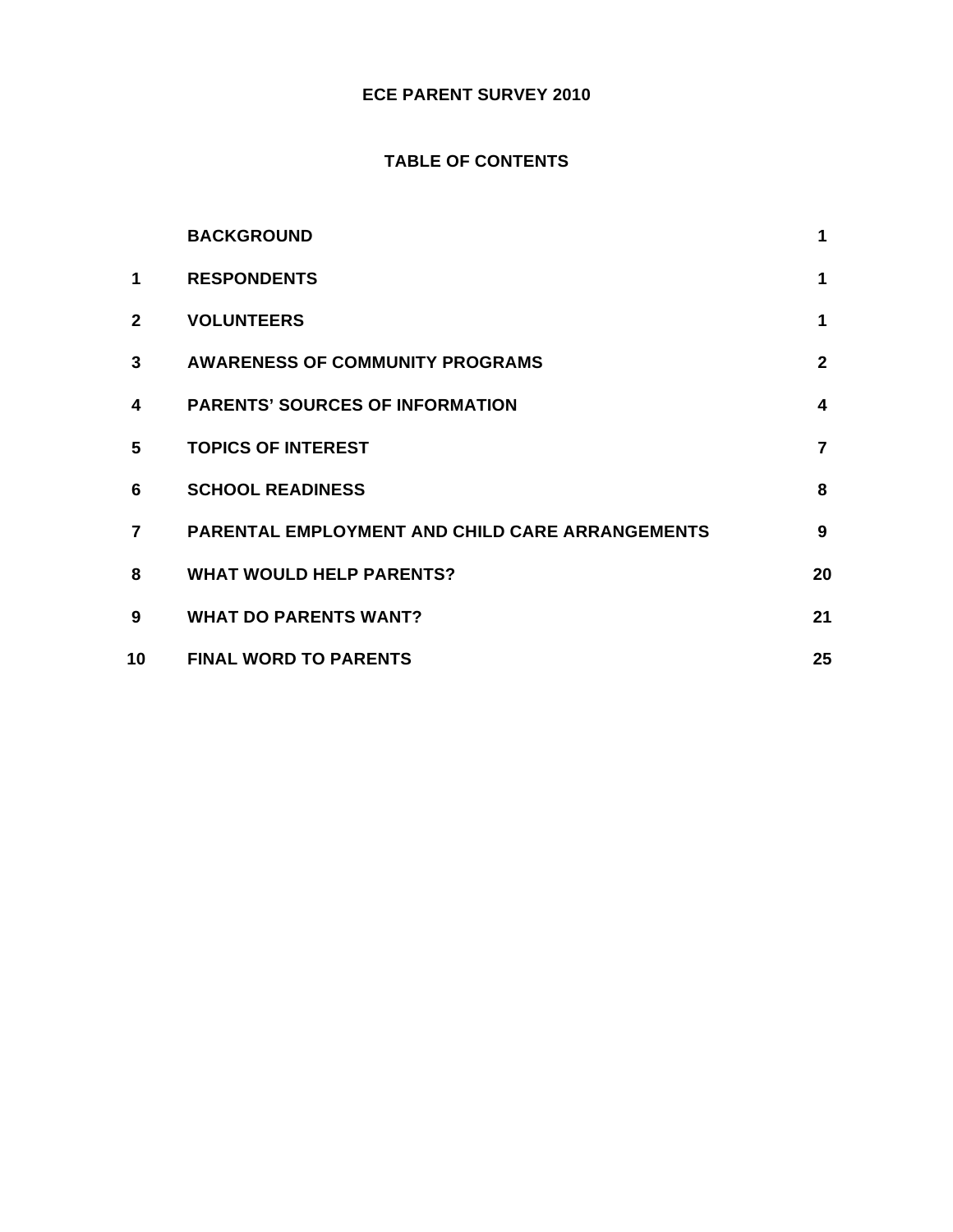# **LIST OF TABLES**

| Table 1  | Use of community based programs                                                                                                       | $\mathbf{2}$            |
|----------|---------------------------------------------------------------------------------------------------------------------------------------|-------------------------|
| Table 2  | Barriers to using community-based early childhood programs                                                                            | $\overline{3}$          |
| Table 3  | Barriers to grandparents and other family members in accessing programs                                                               | $\overline{\mathbf{4}}$ |
| Table 4  | Parents' preferred methods of receiving information about pregnancy<br>and/or child development when expecting their first child      | 5                       |
| Table 5  | Preferred ways to receive information as reported by parents of<br>preschoolers                                                       | $6\phantom{a}$          |
| Table 6  | Person identified by parents of preschoolers as the person they "talked<br>with most often" about child development issues            | $\overline{7}$          |
| Table 7  | Weighted choices for topics of interest for information about children                                                                | 8                       |
| Table 8  | Parental main patterns of employment and/or study in last 12 months                                                                   | 10                      |
| Table 9  | Parents' responses regarding main type of child care arrangement while<br>working or studying                                         | 11                      |
| Table 10 | Reasons parents were not able to arrange for child care                                                                               | 12                      |
| Table 11 | Percentage of parents who are happy with their current child care<br>arrangements                                                     | 13                      |
| Table 12 | Parents' weighted choices about what makes them happy about their<br>current arrangement of having children in licensed ECEC centres  | 16                      |
| Table 13 | Parents' weighted choices about what makes them happy about their<br>current arrangement of having children with relatives or friends | 17                      |
| Table 14 | Parents weighted choices about what makes them pleased with their<br>current arrangement of having a babysitter come to their home    | 18                      |
| Table 15 | Parents' weighted choices about what makes them pleased with their<br>current combination of arrangements                             | 19                      |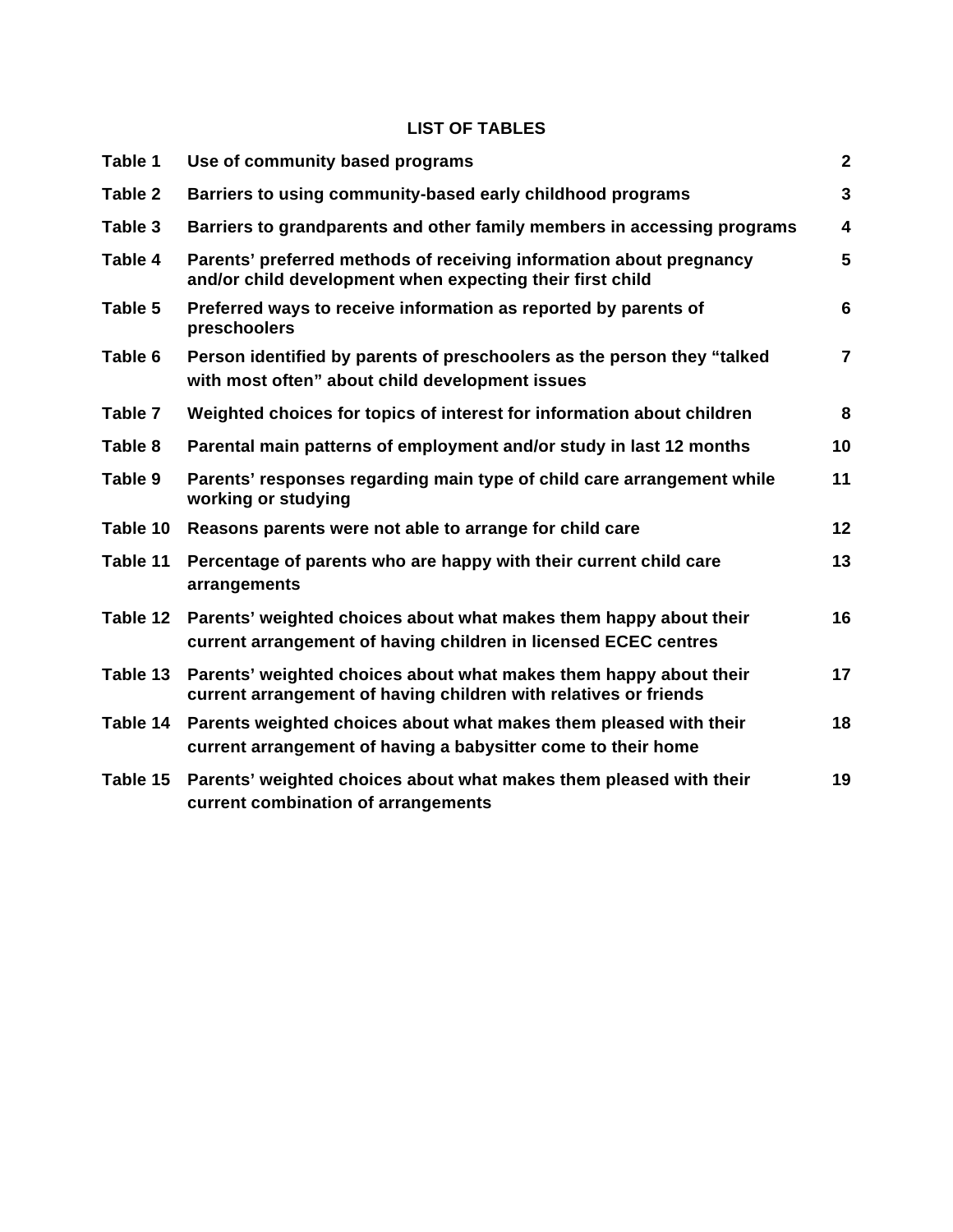#### **ECE PARENT SURVEY 2010**

#### **BACKGROUND**

An on-line parent survey was available to parents during the weeks of February 8.2010 and February 15.2010. Although the survey was primarily designed for parents of preschool children, it was also possible for grandparents, aunts, uncles and other family relatives and friends to complete the survey. As well, a specific stream of questions was designed for those parents who were expecting their first child.

Business cards with information about the survey and how to access the link were printed, and provided to a variety of different types of programs for distribution to parents. Cards were provided to licensed ECEC programs, family resource centres, and public health nursing offices. The Department of Education and Early Childhood Development supported the advertising efforts by placing advertisements about the survey in local Island newspapers.

Media reports (CBC Television and Radio) about the project that were aired during the same time period also provided information to parents about the survey.

Parents were able to access the survey via a link on the website for the Department of Education and Early Childhood Development. The Early Childhood Development Association of PEI also hosted a link to the survey on their website. Family resource centres provided computer/internet access for parents to be able to complete the survey. The survey was available in English and French.

# **1. RESPONDENTS**

A total of 785 people responded to the on-line survey. The majority of respondents (560) were parents of preschool children or expecting their first child. A total of 128 grandparents, aunts, uncles, and/or other relatives responded, as well as 97 individuals who categorized themselves as "other". The "other" category included parents of older children, early childhood educators, or interested persons.

The majority of respondents were women (89.5%) and a majority (95.5%) noted that English was the language spoken at home, while 4.2% indicated that French was spoken at home. There were slightly more respondents living in rural areas (55.5%) than in urban. Almost half (49.1%) of respondents were from Queen's County, with 34.2% from Prince and 15.9% from King's Counties. Five respondents did not live in PEI.

# **2. VOLUNTEERS**

Grandparents, aunts, uncles and other relatives were asked if they would volunteer in programs for preschool children. Thirty six percent agreed that they would volunteer, while another 33% said "maybe". It was suggested, however, that it did not make sense to build an early childhood framework on the basis of volunteers – as the pool of volunteers was not well defined, and there was little accountability. However, the responses do indicate that there may be a number of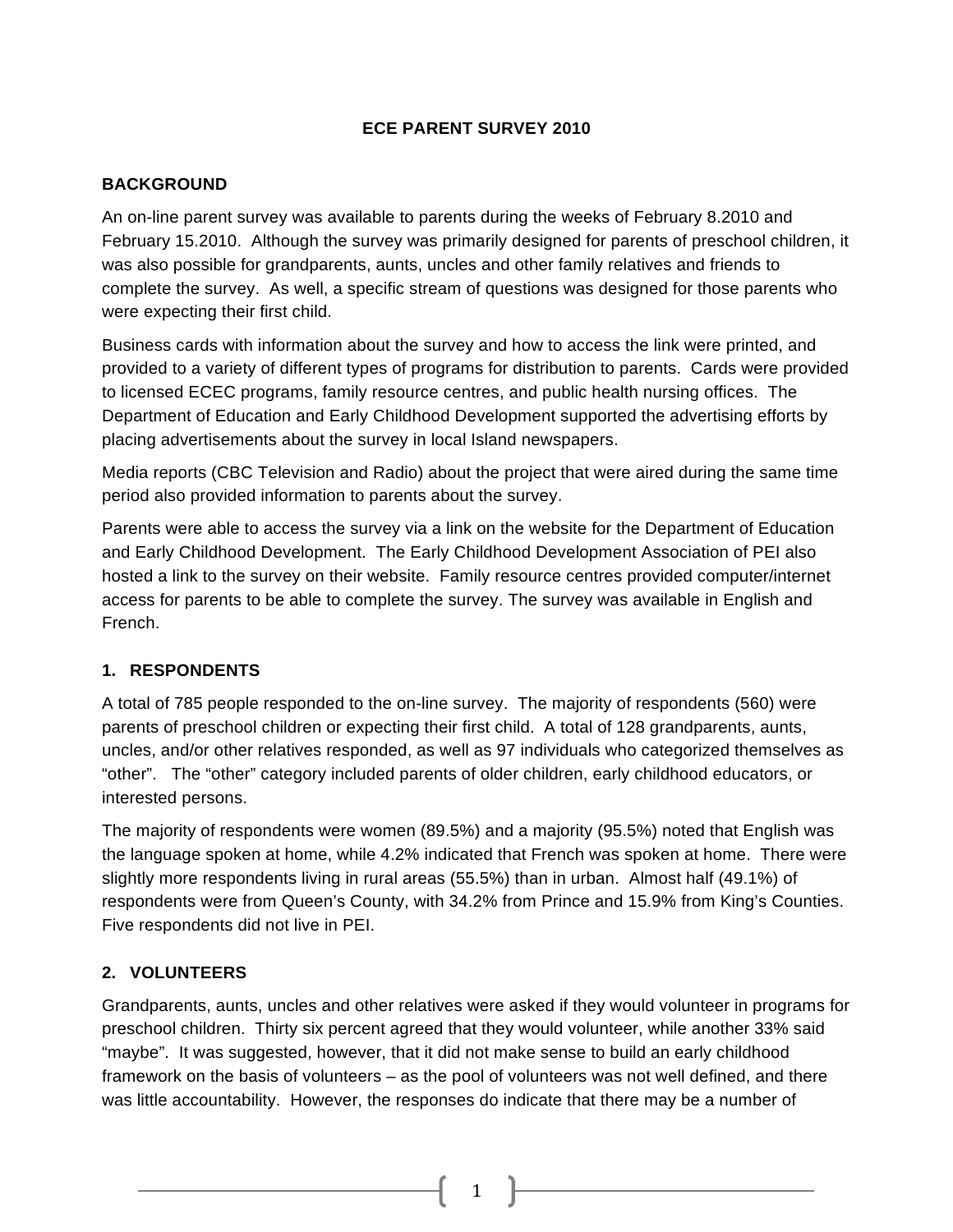people in Island communities who would volunteer their time if they were asked to do a specific task or activity in an early childhood program.

# **3. AWARENESS/USE OF COMMUNITY PROGRAMS**

Parents of preschool children were asked about their use of community-based programs for preschool children. These programs may include licensed ECEC programs, but would also include programs sponsored by family resource centres, programs at the public library, recreation programs, etc. Parents indicated they used a variety of types of programs:



### **Table 1: Use of community-based programs**

Parents were also asked if they had experienced difficulty in using community based programs for their children. Approximately 1/3 of parents indicated that they had, with cost, transportation, and the time that the program was offered as the main reasons for not being able to use the program: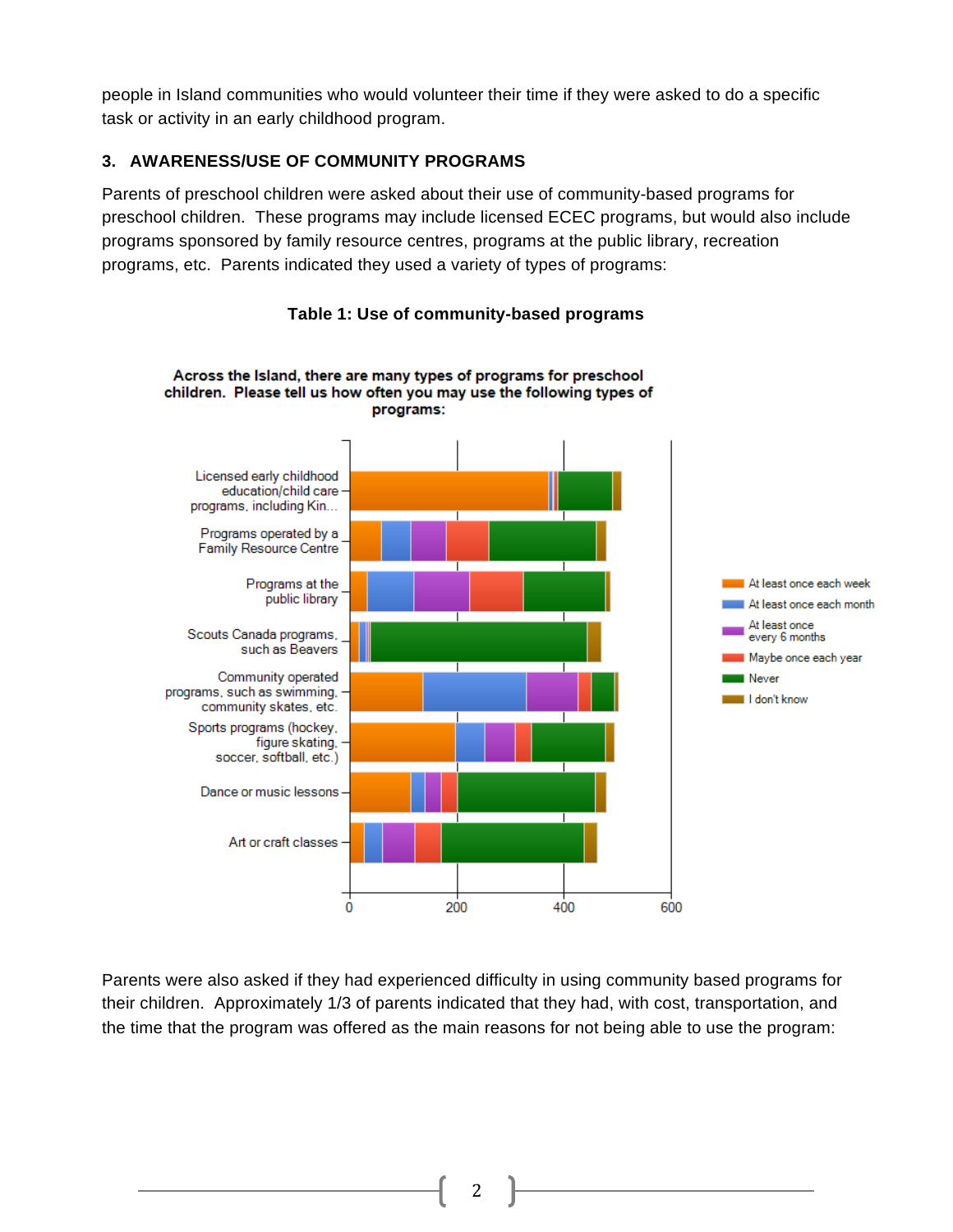**Table 2: Barriers to using community-based early childhood programs**



What was the main reason why you couldn't use the program?

A few parents noted that because of severe allergies and/or sensitivities, they were not able to participate in programs due to the type of physical environment where the program was located. Others noted that sometimes when a program was advertised, it never actually took place due to limited interest and/or enrollment.

Grandparents and other relatives were also asked about their awareness and use of communitybased programs for preschool children. The responses from grandparents and other relatives indicate a good awareness of what is available in the community, and a high level of use of these programs among the respondents. This group was also asked if there was a time when they wanted to use a program, but were not able to do so. Of those who responded to this question, almost 44% of respondents had experienced this. When asked why they were not able to use the program, reasons were varied, but transportation, cost, and hours of the program were among the most often cited reasons that this group was not able to access a program: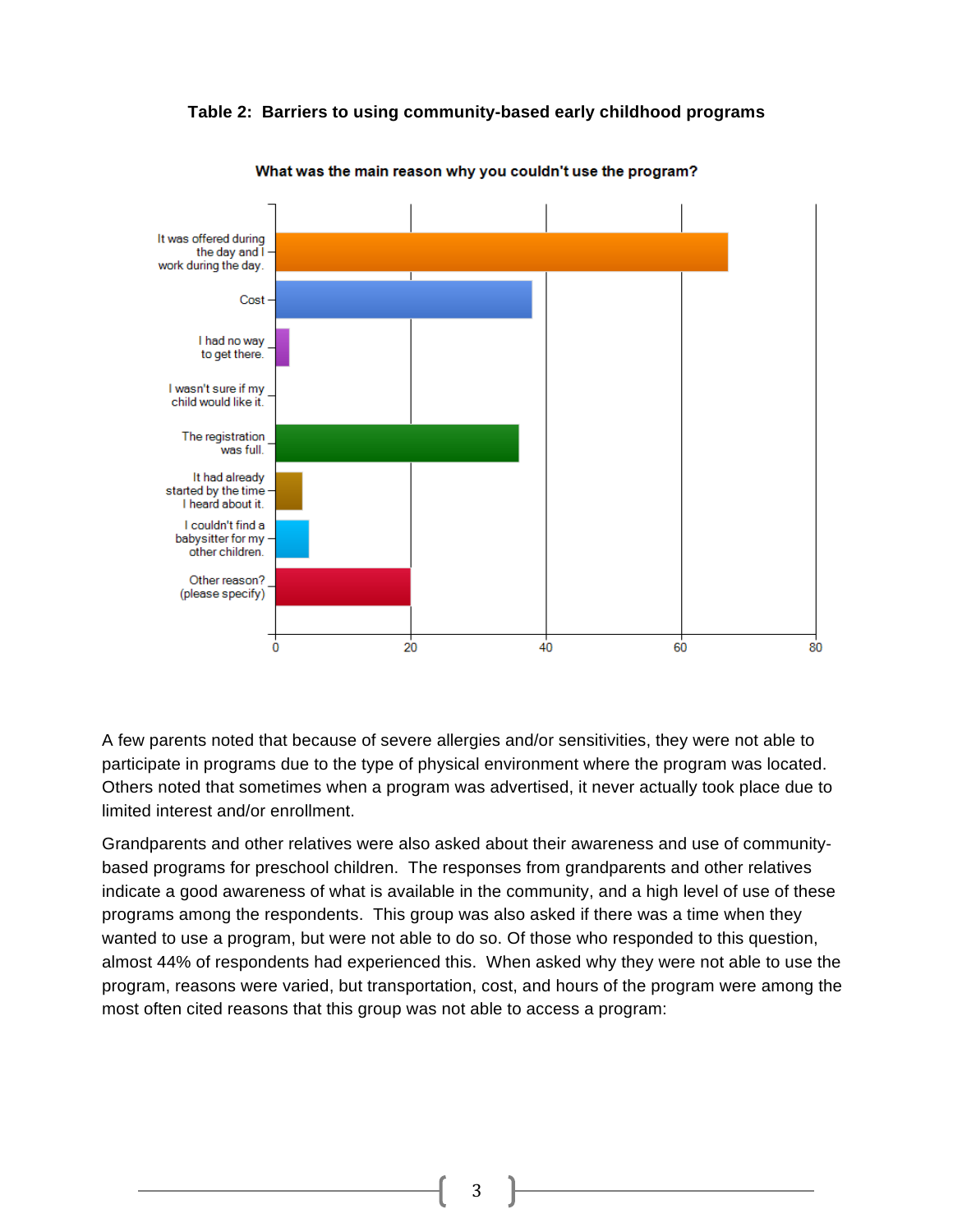



What prevented you from being able to participate in that program? Please check all that apply.

# **4. PARENTS' SOURCES OF INFORMATION**

All parents were asked to identify their preferred methods of receiving information about child development. This is an important question, as it can help to identify strategies for providing such information to parents of young children, both before and after the birth of their child.

Both parents who were expecting their first child and parents of preschool children were asked this question. Responses suggest that both groups of parents rely heavily on the internet, books and magazines for information. For information about pregnancy and birth, parents rely on their doctor, while parents of preschool children rely on friends: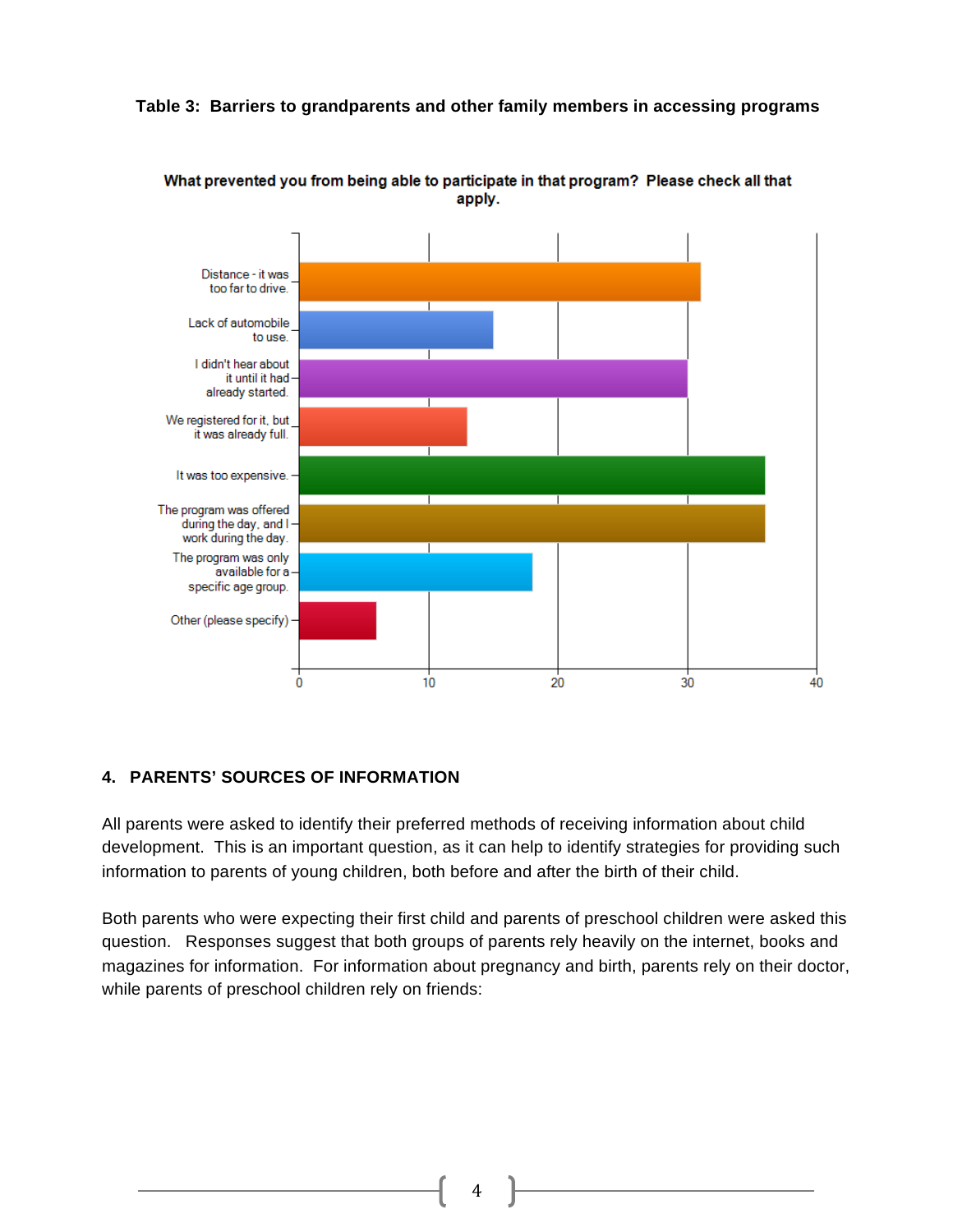#### **Table 4: Parents' preferred methods of receiving information about pregnancy and/or child development when expecting their first child**



What have been your most preferred methods of receiving information about pregnancy and/or child development? Please indicate your top three choices.

Several parents provided additional comments about their use of the internet as a vehicle for gathering information. Parents did not use social networking sites such as Facebook for this type of information, but rather relied on Google searches on specific topics, or followed specific blogs on topics they were interested in, or on parenting as a generalized topic area.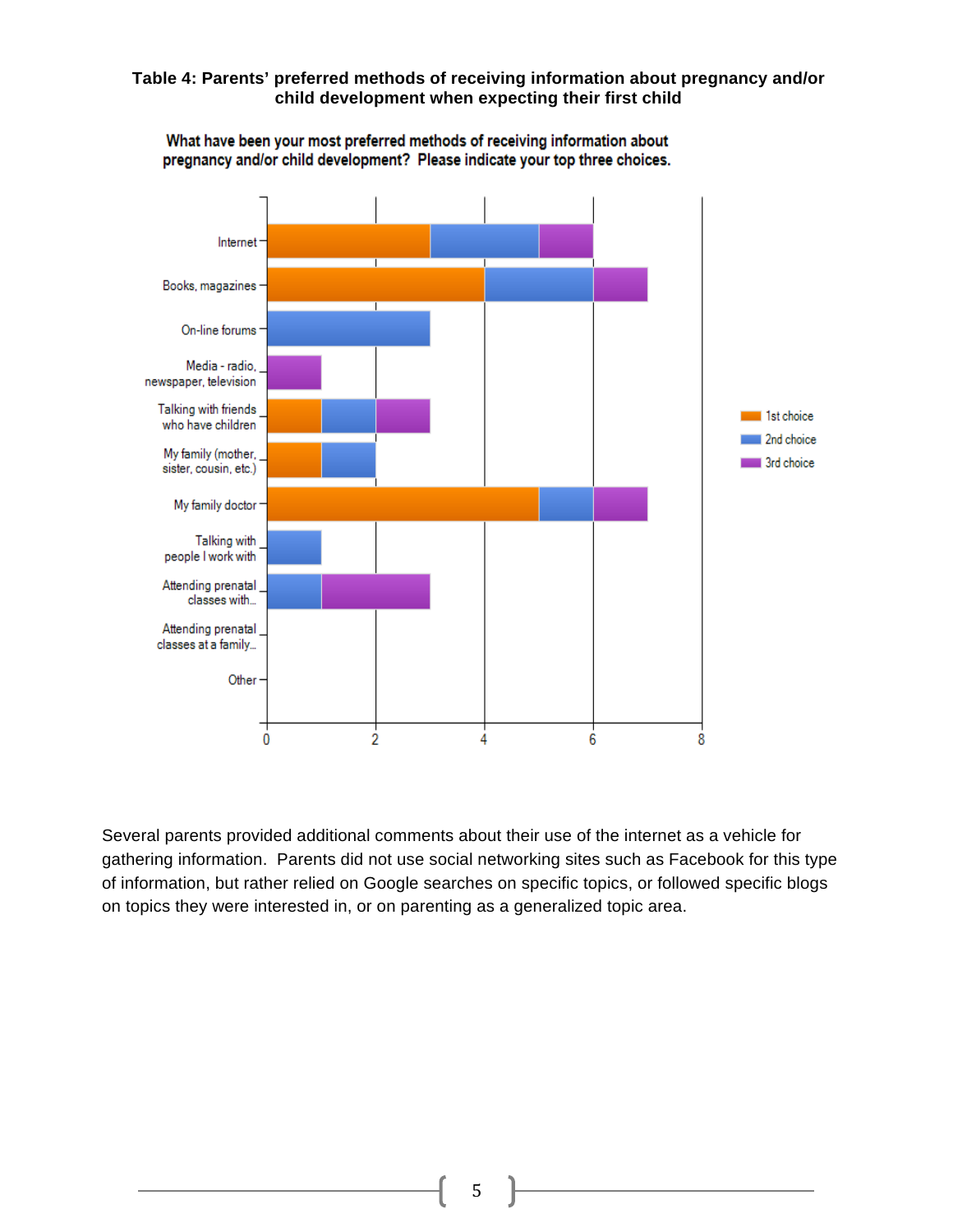#### **Table 5: Preferred ways to receive information as reported by parents of preschoolers**



# What are the three main ways you prefer to receive information about child development?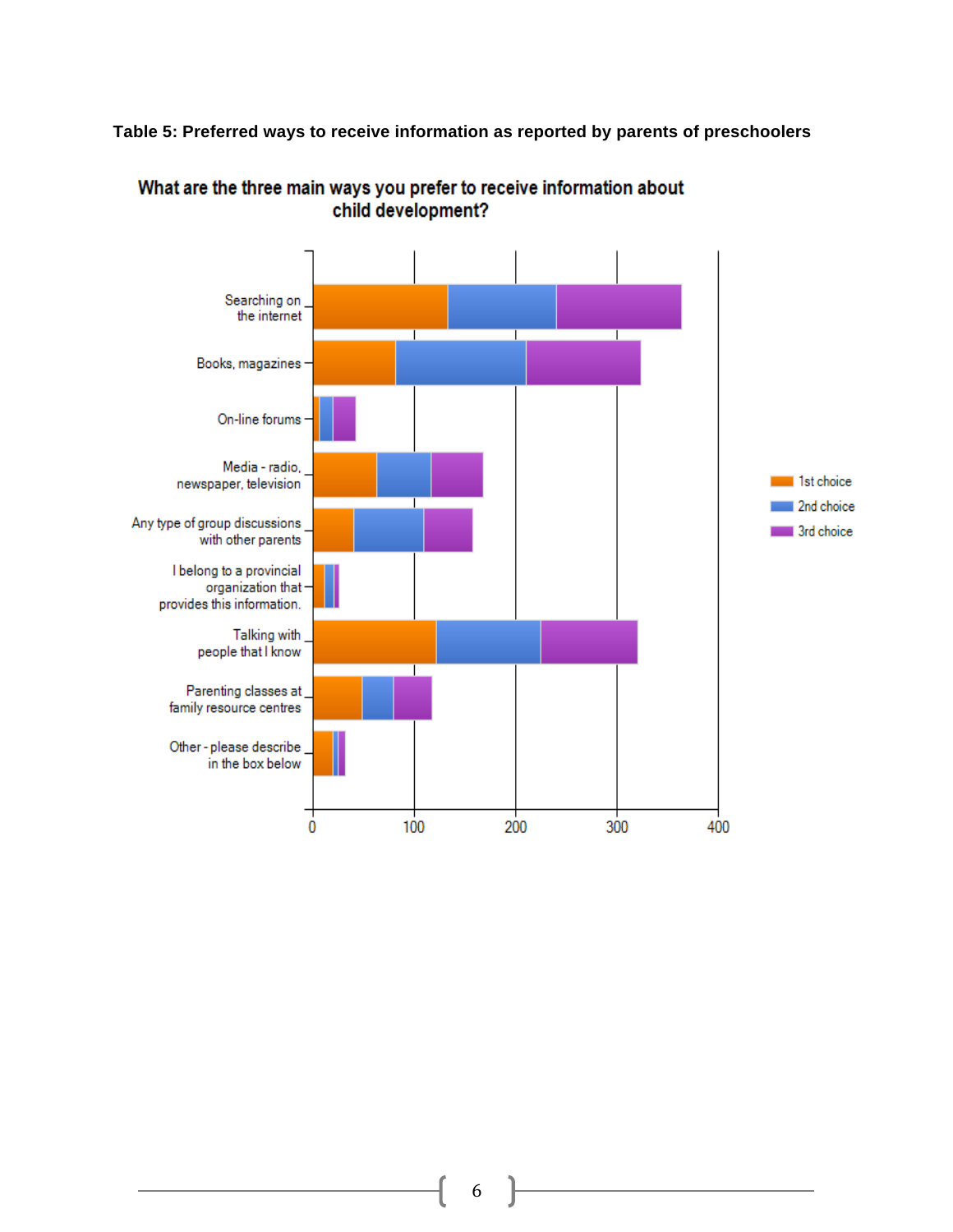Parents of preschoolers were also given the option to indicate if there was one person they "talked with most often". A total of 280 parents opted to answer this question, and identified the following:



# **5. TOPICS OF INTEREST**

!!!!!!!!!!!!!!!!!!!!!!!!!!!!!!!!!!!!!!!!!!!!!!!!!!!!!!!

Parents were also asked to identify their top three choices regarding topics where they were interested in receiving more information. Again, this is an important question because it can give some indication about the types of information that parents are seeking, and be of assistance to those who plan for newspaper and magazine articles, information to be posted on parent websites, and topics for upcoming speakers at workshops and conferences.

Responses indicate a strong interest among parents for more information about behaviour guidance and discipline. A number of parents provided additional suggestions in the "other" category, including blended families, divorce, anxiety, and environmental (chemical) risks to healthy child development. Many parents noted that their interest in specific topics changed with the age and developmental stages of their children.

 $1$  Numbers do not add to the total as some respondents identified more than one person, e.g., family and friends.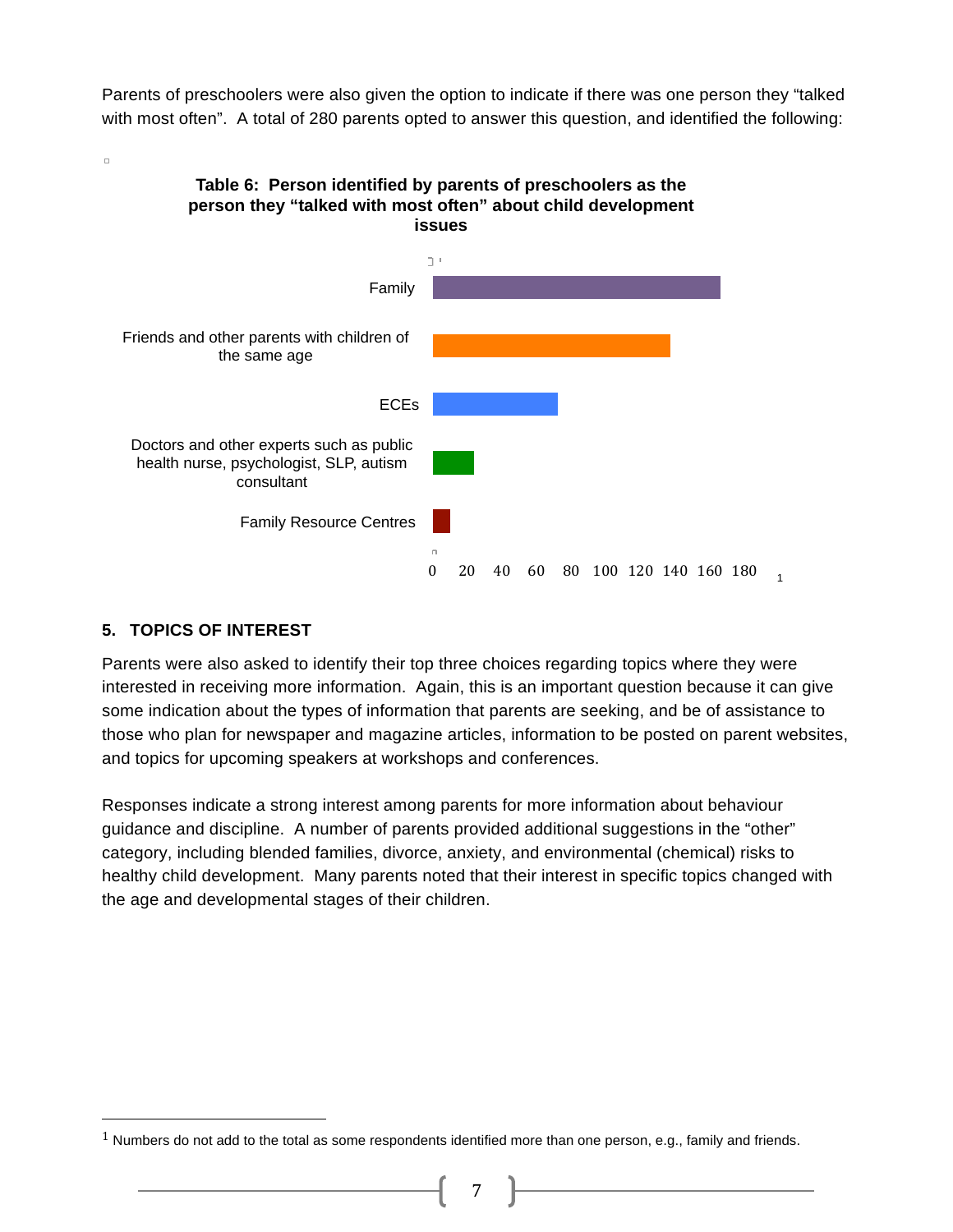**Table 7: Weighted choices for topics of interest for information about children**



What are your top three topics of interest for information about children?

# **6. SCHOOL READINESS**

Parents were asked their opinions about what skills and knowledge were important for their children to develop in preparation for school. Parents were nearly unanimous in selecting the following skills and abilities as being very important or somewhat important:

- ! 100% thought it was very important (96.4%) or somewhat important (3.6%) that their child be able to **communicate needs, wants, and thoughts verbally**
- ! 99.4% thought it was very important (67.7%) or somewhat important (31.7%) that their child be **enthusiastic and curious about approaching new activities**
- ! 99.3% thought it was very important (87%) or somewhat important (12.3%) that their child be **able to take direction from an adult**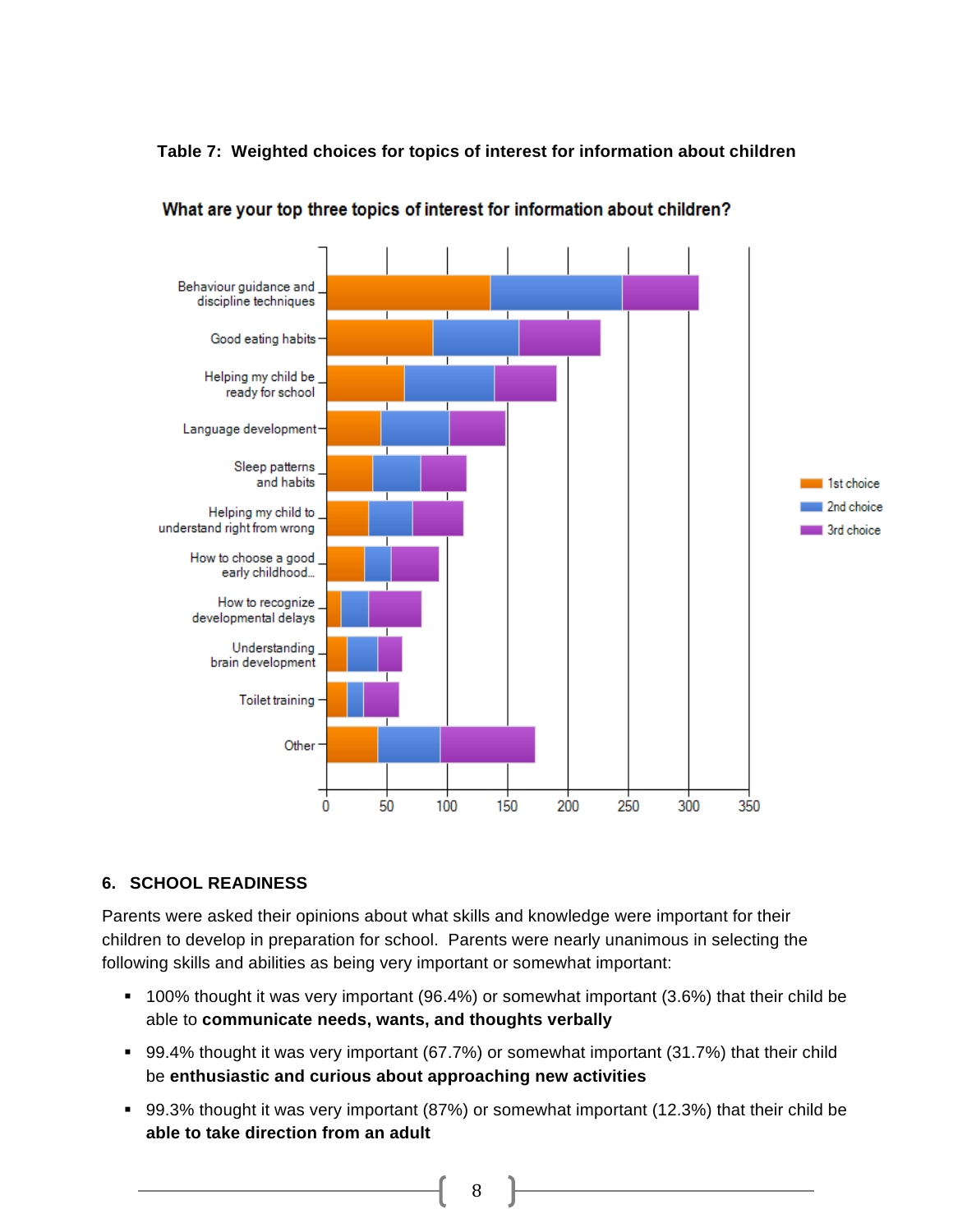- ! 99% thought it was very important (72.7%) or somewhat important (26.4%) that their child be **able to take turns and share**
- ! 97% thought it was very important (65.5%) or somewhat important (31.5%) that their child is **able to recognize and name shapes such as circle, square, triangle**
- ! 96% thought it was very important (52.4%) or somewhat important (43.6%) that their child is **able to dress independently, including boots, coat, and mittens**
- ! 95.8% thought it was very important (63.6%) or somewhat important (32.2%) that their child is **able to use pencils and paintbrushes**
- ! 95.2% thought it was very important (48.9%) or somewhat important (46.3%) that their child is **able to sit still and pay attention**
- ! 93.8% thought it was very important (62.1%) or somewhat important (31.7%) that their child is **able to recognize numbers from 1 to 10**
- ! 93.6% thought it was very important (62.1%) or somewhat important (31.5%) that their child **knows the letters of the alphabet**

While a majority of parents felt that the following skills were also very or somewhat important, there was not the same 90%+ agreement as with the skills noted above:

- Child is able to run, hop, jump.
- ! Child is able to print his/her name.
- Child is able to read a few words.
- Child is able to count to 20 or more.
- ! Child is able to do simple addition.

It is important to understand the types of skills and knowledge that parents believe to be important for school readiness, as parents will seek out and organize activities for their children that focus on the acquisition of these skills and types of knowledge. As well, parents make decisions regarding how "ready" their child is for school based on these opinions, and may determine that their child begin school at a later date based on these beliefs.

# **7. PARENTAL EMPLOYMENT AND CHILD CARE ARRANGEMENTS**

A majority of parents (64.4%) who responded to the survey are employed or self-employed on a full time basis: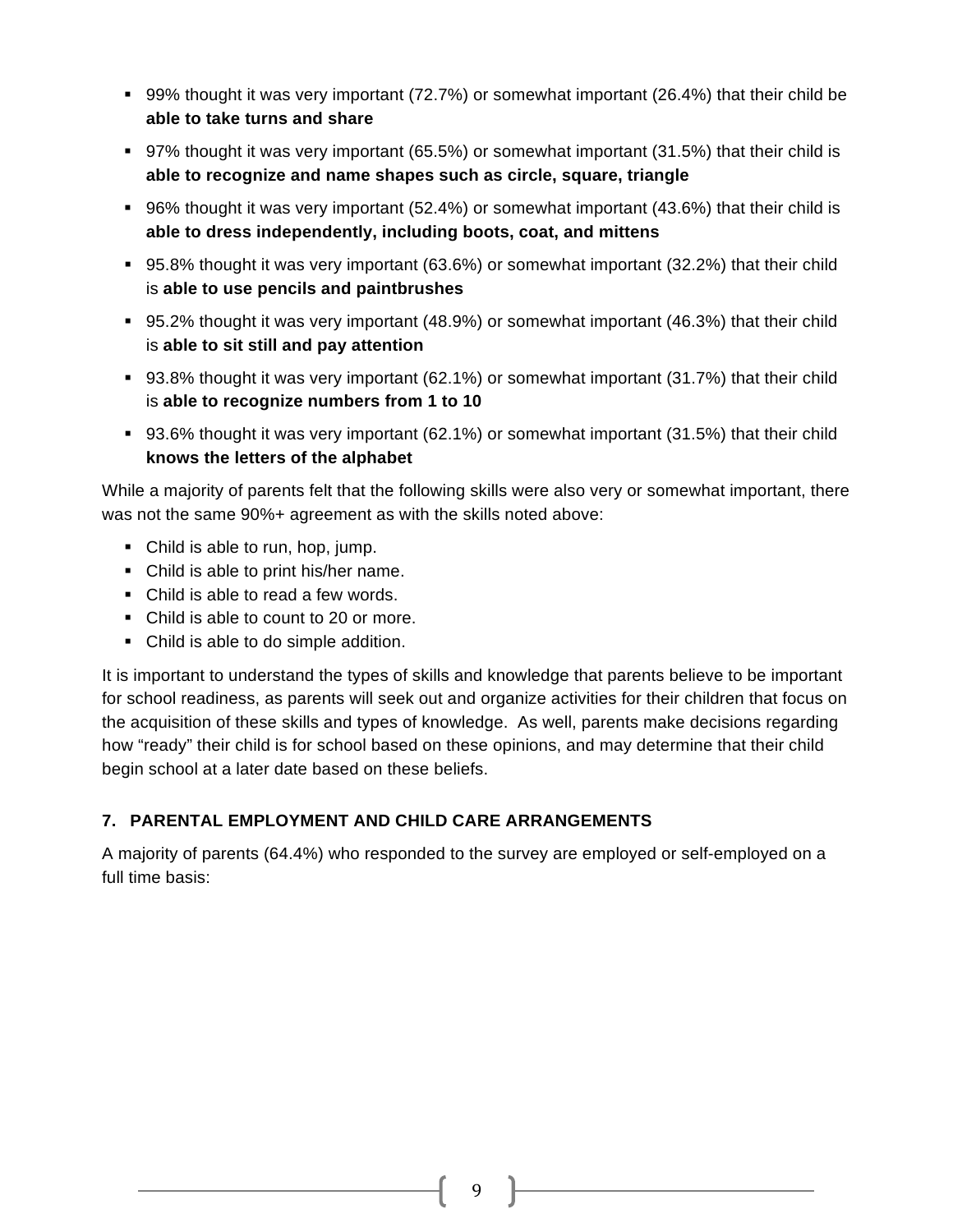#### **Table 8: Parental main patterns of employment and/or study in last 12 months**



In addition, parents who were employed were asked what type of child care arrangements they made for their preschool children during work hours. A majority of respondents indicated that they used a licensed early childhood education and care program. However, a number of parents also indicated "other" child care arrangements. The majority of these respondents indicated that they used a babysitter or an unlicensed caregiver. However, some parents described complicated and unpredictable types of child care arrangements. Some parents indicated that their child care plans changed by the week, depending on who may be available to them:

*As of right now I work shift work and arrange my schedule to work only evening and night shifts. This way I can have my sister (16 yrs old) babysit after school, or the children sleep at my parents' house when I do a full night. When I need to sleep during the day I have random family members babysit the children usually in our home. My husband works out west and watches them when he is home.* 

*I have used a licensed early child care center in conjunction with a grandparent watching her a few days a week. My husband is home for part of the year. The licensed facility in my area is not very professional and they have talked about parents including myself and children. If the government is*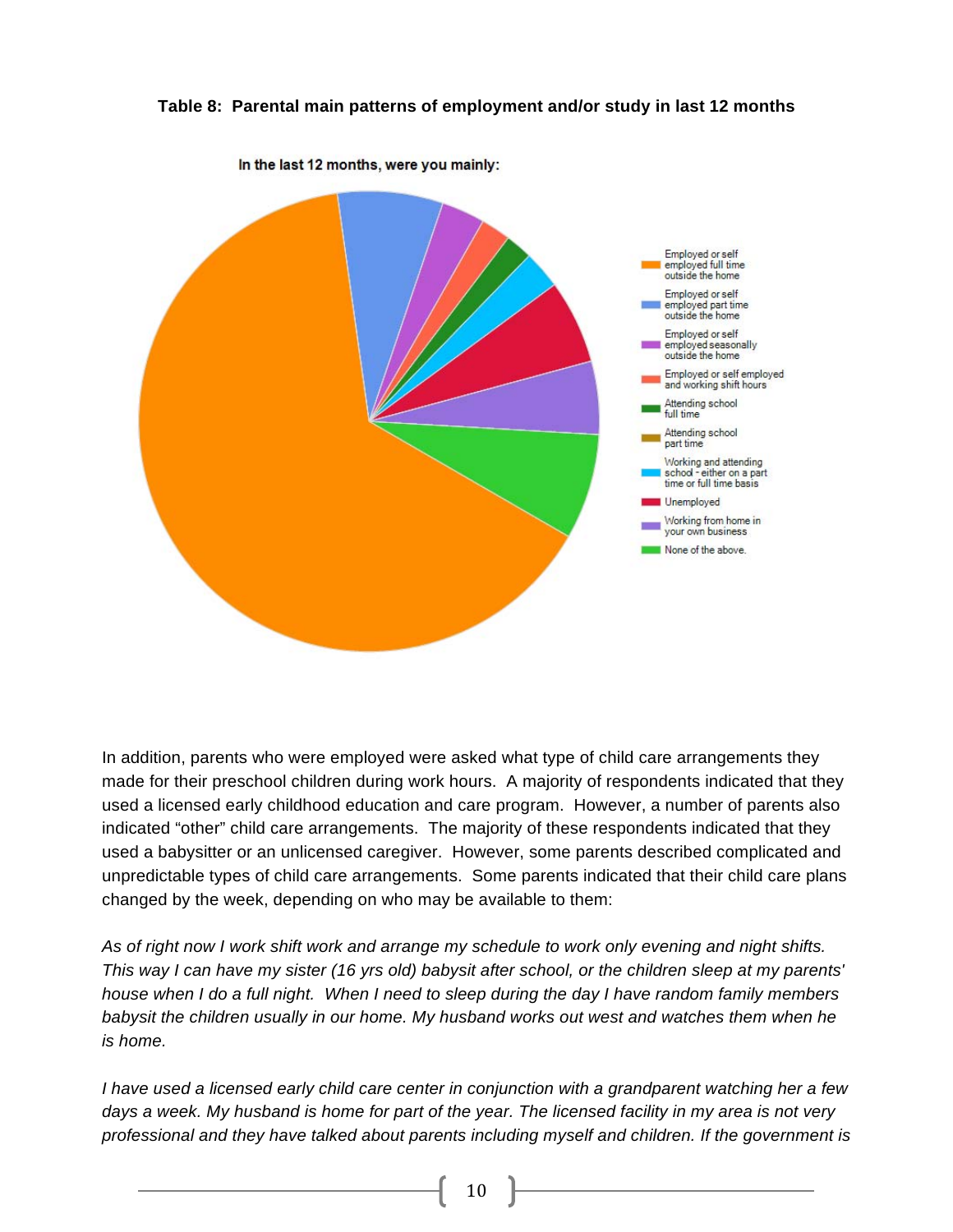*planning on putting more money into these facilities, I believe there should be a code of ethics surrounding professionalism and privacy. Also most of the employees of this facility are not trained in early childhood education and some don't even have their grade 12 education. Privately run*  facilities are not all the same or equal and I don't believe they should be funded more until more *consistency in policy and operation comes about.*



#### **Table 9: Parents' responses regarding main type of child care arrangement while working or studying**

In addition, there were a number of parents who selected "other" who themselves operated unlicensed child care homes. Some of these parents indicated that they could not afford to pay for child care for their own children and continue to be employed outside of the home, and so they opted to care for other children until their child was old enough to enter the public school system.

*I've chosen to take care of other children in our home until our youngest child is in Kindergarten next year. I would have been giving my whole pay for child care should I have gone back to work. She goes three days /week to a childcare facility for pre-kindergarten, half days.*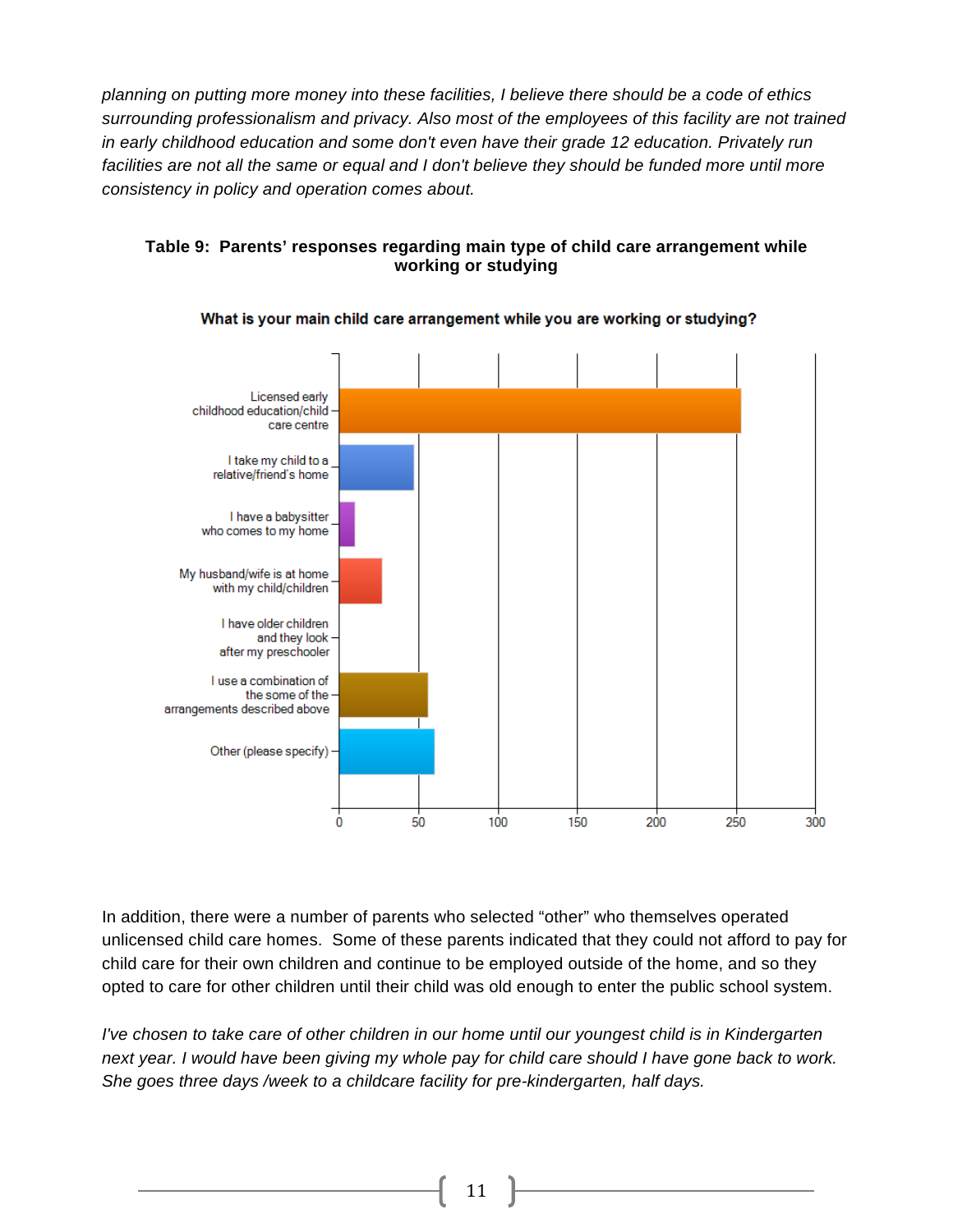The survey asked parents who were expecting their first child about their intentions for employment after their child was born, and after any available maternity and/or parental leave. Responses from this group of parents should be treated with extreme caution, as there was a very tiny sample of parents who fit this description who responded to the survey. Of those who did respond (8 parents-to-be), 75% (6 families) said both parents would be returning to full time employment, and 25% (2 families) said one parent would be staying home with the child after the allowable maternity/parental leave period. Parents were asked to consider what their plans would be for their child if cost and transportation were not factors for consideration. With all 8 families responding to this question, 75% (6 families) said they would prefer to enroll their child in a regulated ECEC centre; one would prefer to take their child to a family member for care, and one preferred to have a caregiver come to their home.

Parents were asked if there was ever a time when lack of child care meant that they had to either not accept or discontinue employment or studies. A total of 30% of parents responding to this survey indicated that they have found themselves in this situation. When asked why they were not able to arrange for child care, responses included the following:



#### **Table 10: Reasons parents were not able to arrange for child care**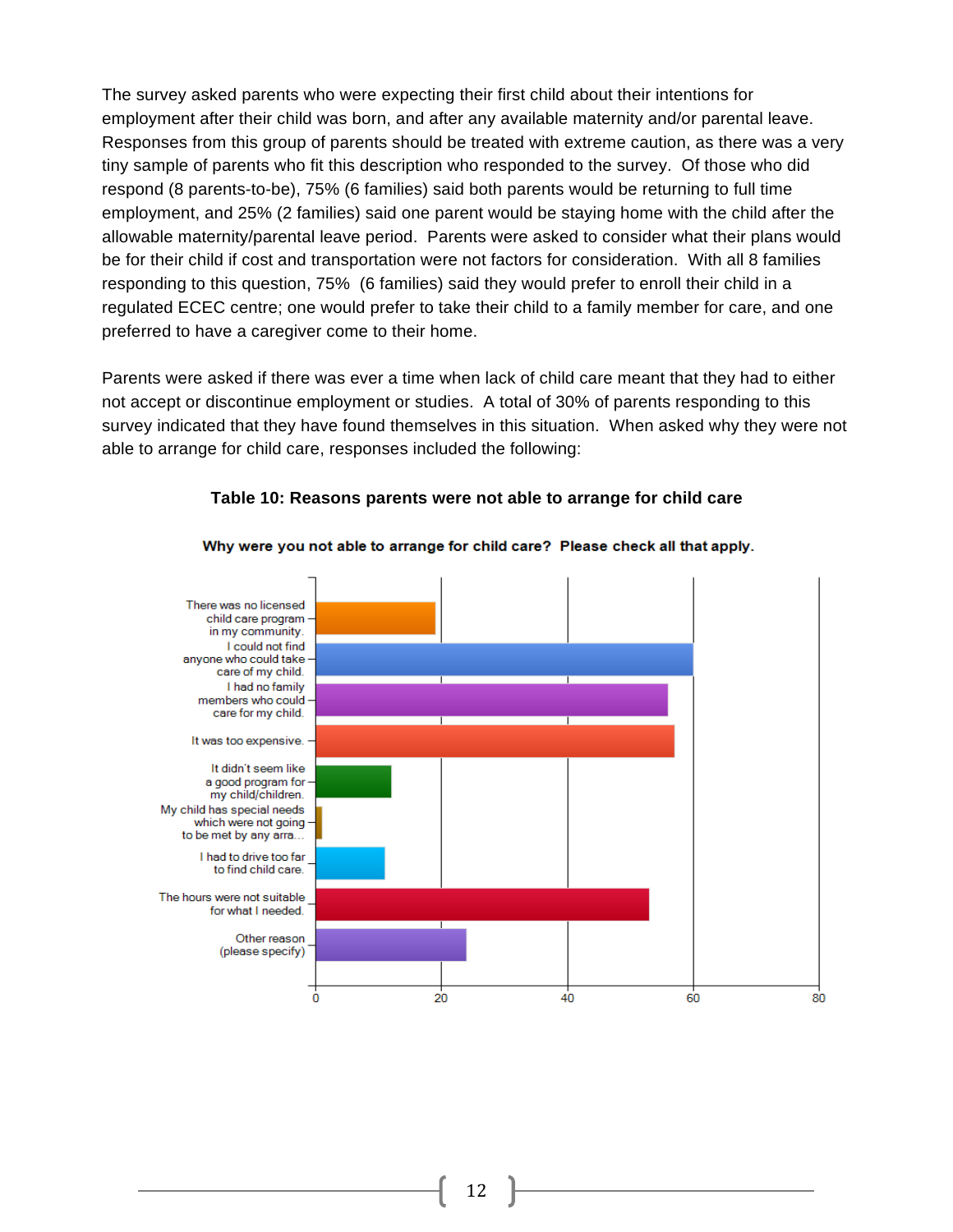For parents in this situation, the majority of "other" reasons included lack of infant care (for children younger than 22 months) and need for hours that accommodate shift workers' schedules.

*There are no licensed childcare facilities that offer extended hour child care services. I am a shift worker and the mold of the 9-5 worker isn't appropriate for me when my job can be days, evenings and/or nights.*

*Our babysitter was going through a divorce and we were unable to find suitable care for our 2 year-old for a one-month period. (We were on a waiting list at our four year-old's childcare centre.) At 2, we wanted a licensed daycare, but those with strong programming have long wait lists.*

*I have three children needing childcare. It was too expensive to go to work. After I paid childcare and gas I would take home \$6.00 a pay period.*

*I need daycare that provides later evening hours. I work as a chef and the hours are not consistent. I have limited funds as I am a single parent who is also in school full time. The licensed daycares that I applied to took my registration fee and then never contacted me again. Doesn't seem right to me.*

And finally, parents were asked if they were satisfied with their current child care arrangements. Parents who were employed and whose husband/wife was at home with their preschool children were the most satisfied with their current arrangement (96.4%). Of those who used out of home child care arrangements, parent who used licensed centres were the most satisfied, at 94.4%. Parents who had a caregiver come into their home were the least satisfied, at 58.3%:

 $\Box$ 

![](_page_15_Figure_6.jpeg)

#### **Table 11: Percentage of parents who are happy with their current child care arrangements**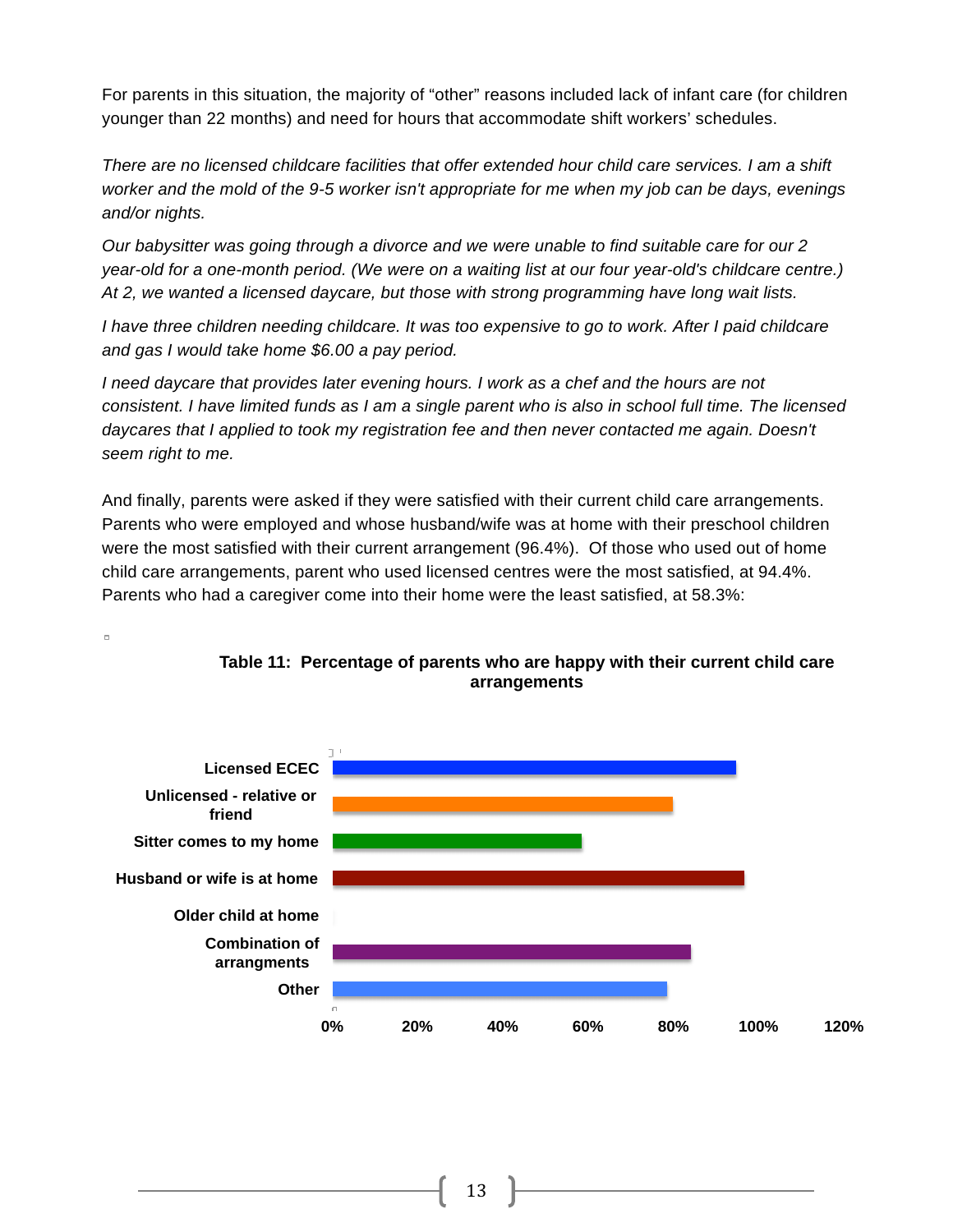Parents who stated they were not happy with current arrangements noted a variety of issues, including:

*I am unhappy with my current arrangements because I feel my children are bounced around between my parents, in-laws, babysitter and sometimes just at home with my husband. There is no real structure or reliability in their lives. I would like to be able to send my children to a certified day care center to learn both social and emotional development but I am unable to afford full time enrollment and part time is not available where we live. I*  believe that my child, who is 3 now, will suffer when put into full day kindergarten in the schools, without any prior programming. I feel that there is going to be a need for a *children's 4 year old program just to get ready for the transition to kindergarten…. I also think that my 2 year old could benefit from being in a daycare from this early age. He needs to learn to play with others his age besides his sister without hurting them. He needs to learn about cause and effect from other adults. I believe that daycare should be more affordable but understand that the workers in these centers are not making much for the quality of service they provide, thus leaving me to settle for a babysitter, who takes excellent care of my children but is not progressing their social or intellectual growth.*

*I live in a rural area and I am from away. There is no organized child care available in my community and I have no relatives here to rely on. Finding reasonable, safe childcare has been an enormous issue for us since moving to the Island. Other children go to relative's houses. We don't have this available to us and there are just no other options. We were shocked to find that there are so few licensed child care facilities available.*

*I do not feel that my child is being stimulated enough at his current sitter. I would like to have him attend an Early Childhood Facility but the costs are very high. He is turning 2 in 5 months and my wife and I will have to make a decision soon of what we want to do.*

I do not feel that my child is being stimulated enough at his sitters. The price is right but we *would rather him attend a more structured program at an Early Childhood Centre that is affordable for us.*

*The time frames she is available is not always conducive to my schedule, she has her own policies on sick days and her taking days off that don't coincide with the policies around sick days in my office (i.e. if her child is sick it could mean her taking time off leaving me to find alternate care)*

*The daycare my children attend has friendly staff, and good programming, my children enjoy it, however it is now impending closure, and I live rurally, and do not have a lot of options for childcare. I work full time twenty minutes away from my home, and I'm also a single mom.*

*I am very happy with the care my children get. My oldest daughter is now in kindergarten*  and is struggling with some of her learning. I wonder now if we should have had her *enrolled in pre k. I now struggle with what to do with my youngest child.*

*I would prefer if my children were all at the same place. My children aren't at the same place because of the age restriction on children under 20 months. Family members looked*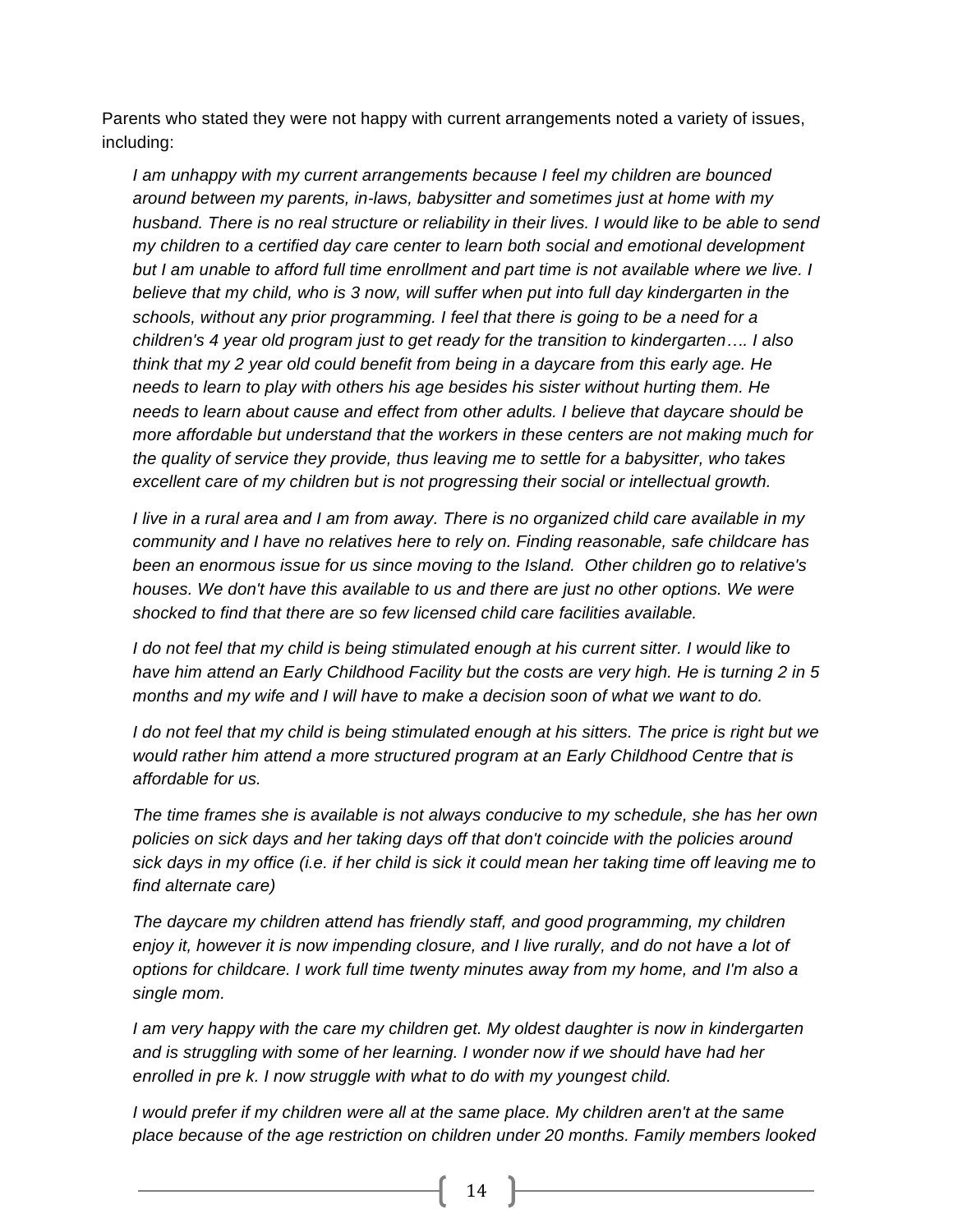*after my youngest because she was under 20 months old while my oldest was at a daycare to get some interaction with kids her own age. Now I have an infant so next year I will have 1 in kindergarten, 1 in daycare, and 1 under 20 months. Possibly 3 different locations for my children. Very inconvenient for working parents.*

*I'm not sure if I like the type of teaching... Learning through play. They say that is the new way of teaching. I don't see much coming home showing me what she is capable of. They*  tell me that their arts and crafts table is open when they want to use it. But I believe it *should be a group activity. I'm not seeing the work done now as when my son was there.*

*I know they are well looked after but think that they could benefit from learning based play that would be available in a child care centre.*

*I am lucky to even find a space for my children. I like that I feel that they are safe. I like that there are other children present to promote social interaction. I like that they are already becoming more autonomous because the daycare owner is not able to take care of each personal need all the time. I don't like that there are often too many children for personal attention. I don't like having the TV on so much. I want more emotional and cognitive activities for my children. At other daycares I have heard that the child is sent home with a daily 'report card' that explains, what he ate, played with, bowel movements/diaper changes, etc. THAT is something that I would appreciate. If this type of facility was available in my area my children would be there.*

*My child has just turned 2 and I am not certain that he is obtaining the learning time or structured time that he should be for his age, but he is happy where he is at but it is playtime, etc. I have looked at daycares in our community but I am not happy with the shape and environment of them, they are all tired.*

Parents who indicated they were happy with their current child care arrangements were also asked to indicate the three best things about it, or in other words, what was it that made them happy. In all types of non-parent child care arrangements, parents' reasons for being satisfied with their current child care arrangement were closely linked to their perceptions that their children were happy, safe, and in a loving and nurturing environment. When children were in licensed ECEC programs (either as their main arrangement or as part of a combined arrangement), parents were more likely to indicate that they felt it was an educational program for their children. In families where either a husband or a wife was at home during the day with the children, the most important reason for parents to be satisfied was because they perceived this as a loving and nurturing environment for the children. For parents who employed babysitters to come into their home, convenience was a factor in their reasons for being satisfied with this arrangement.

The following tables describe parents' responses by each type of child care arrangement: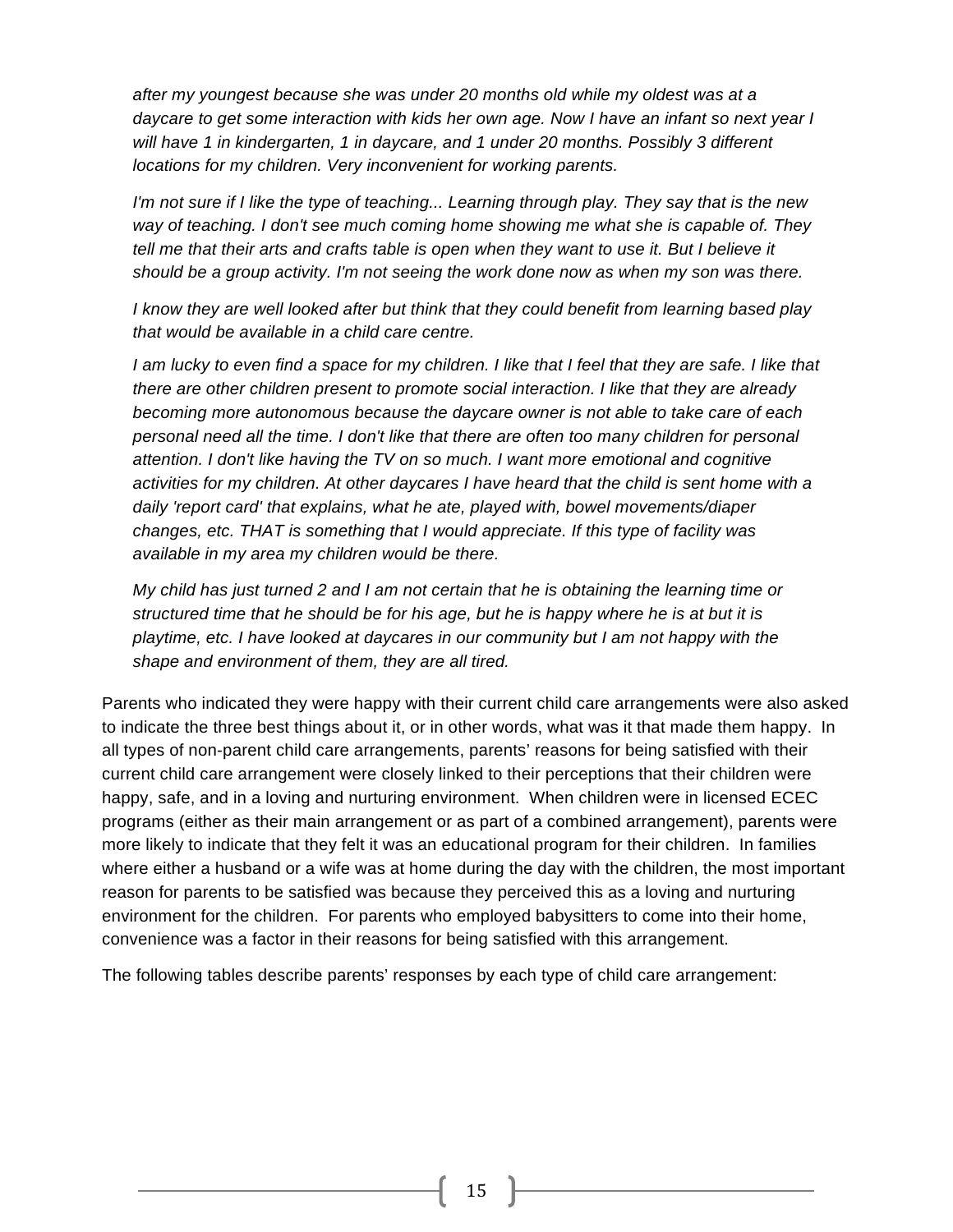Parents who were satisfied in licensed ECEC centres reported:

![](_page_18_Figure_1.jpeg)

#### **Table 12: Parents' weighted choices about what makes them happy about their current arrangement of having children in licensed ECEC centres**

The parents using licensed ECEC programs who reported that they were not satisfied were asked to explain why this was the case. Those parents who responded to this question indicated primarily that they were not happy with some logistical aspect of the arrangement as opposed to the quality of the program itself. For example, a number of parents explained that they did not like the fact that they could not use the centre for a younger child, thereby necessitating two stops in the morning to drop children off, and in the evening to pick them up. Other parents indicated that they would be happier if fees were not so expensive.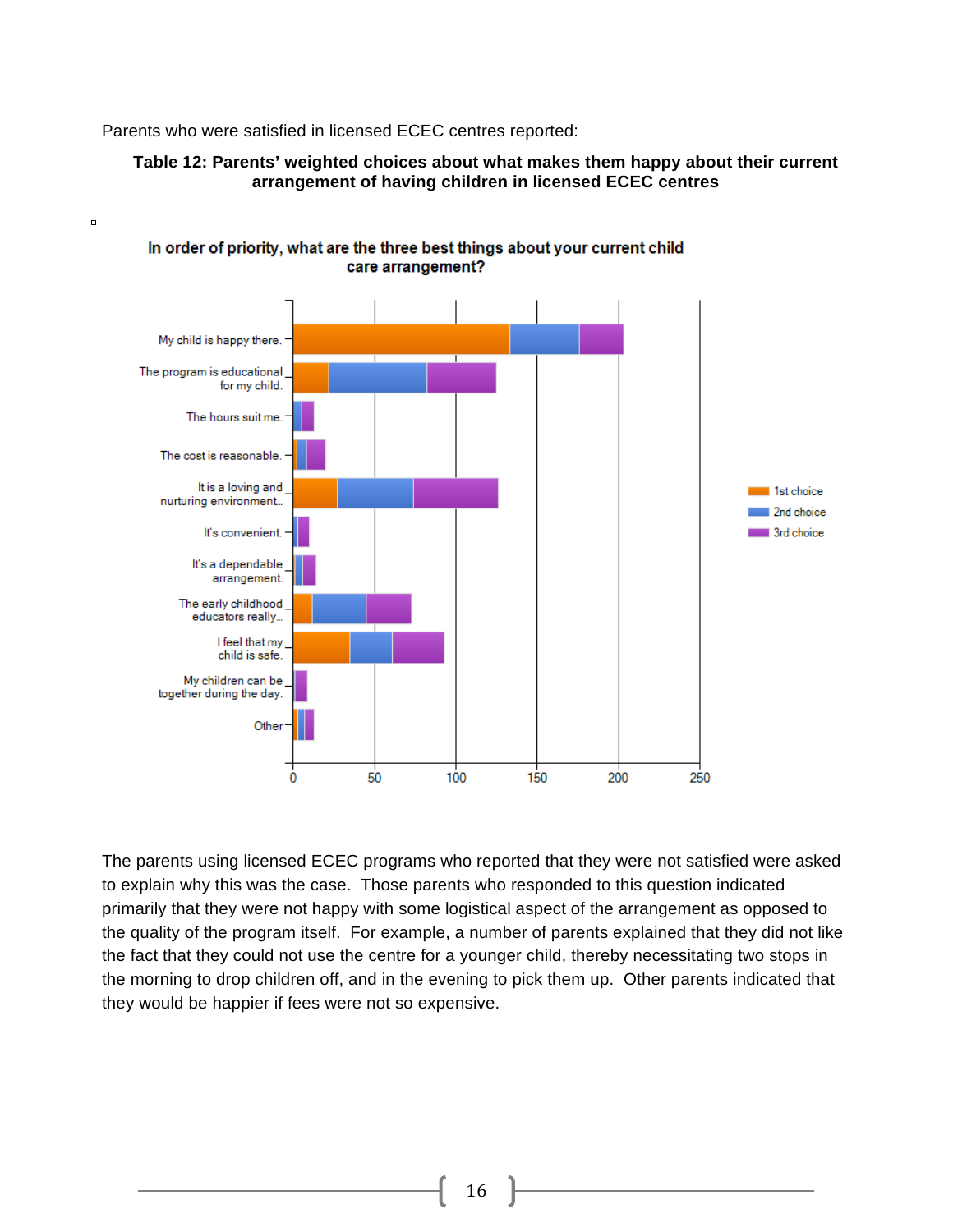Parents who were satisfied in unlicensed arrangements with relatives or friends reported:

#### **Table 13: Parents' weighted choices about what makes them happy about their current arrangement of having children with relatives or friends** $\blacksquare$

In order of priority, what are the three best things about your current child care arrangement?

![](_page_19_Figure_3.jpeg)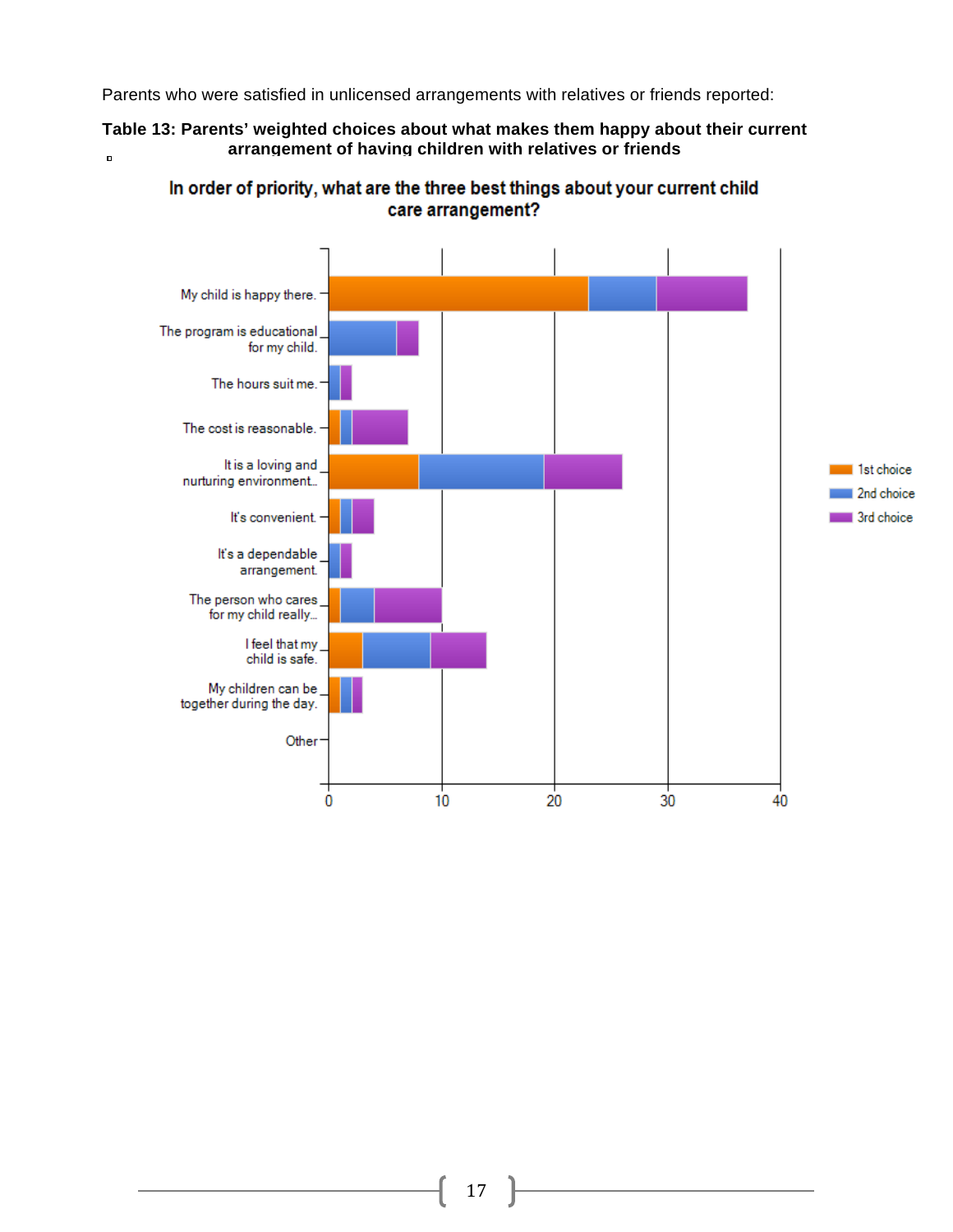Parents who were satisfied with arrangements where a babysitter came into their home were more likely than other groups to report that convenience and the fact that their children could be together contributed to their satisfaction.

# **Table 14: Parents weighted choices about what makes them pleased with their current arrangement of having a babysitter come to their home**

![](_page_20_Figure_2.jpeg)

# In order of priority, what are the three best things about your current child care arrangement?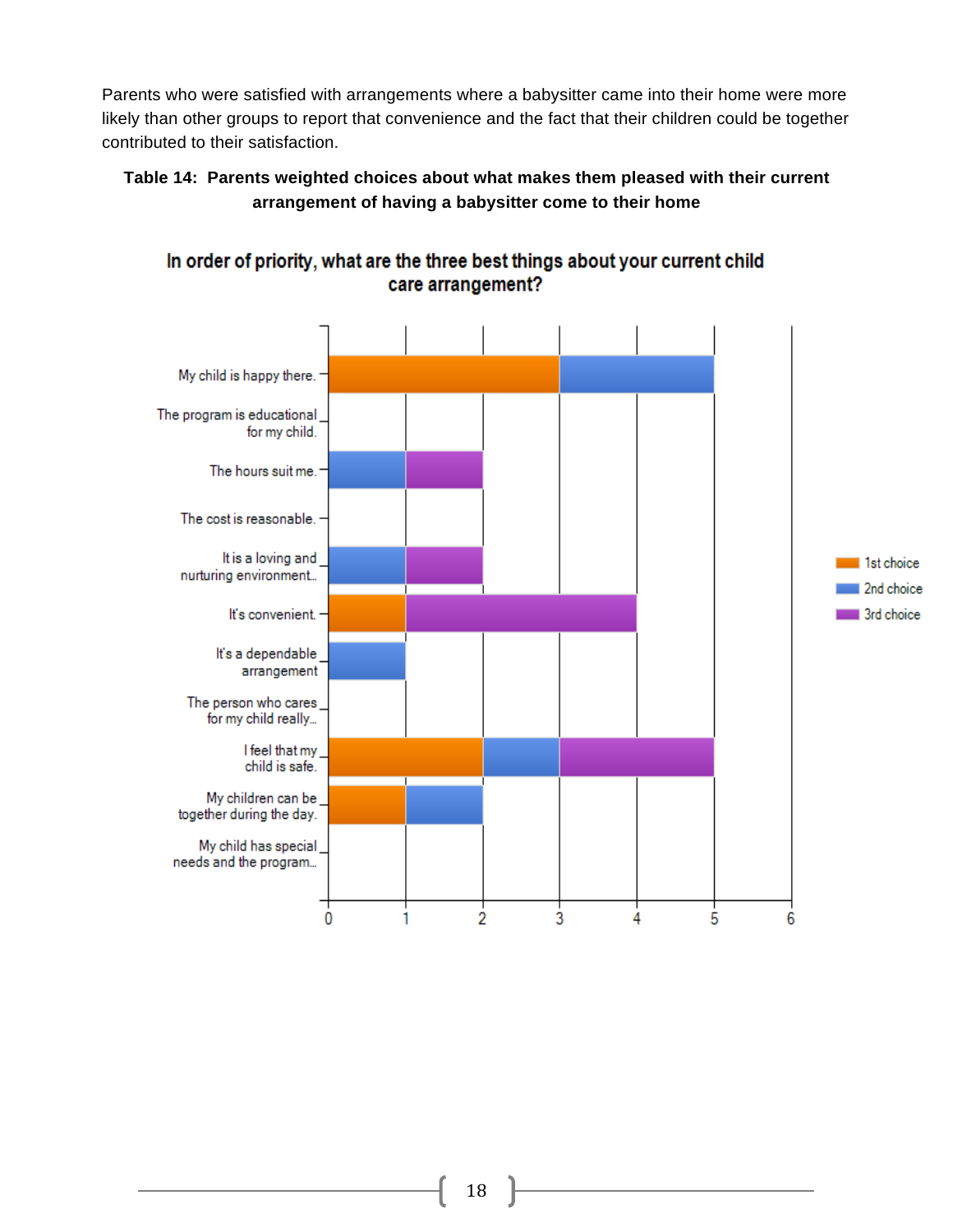Parents with a combination of arrangements generally reported that their children were in half-day ECEC programs, and then in some other private arrangement for the balance of the day. Parents who were satisfied with this arrangement reported:

### **Table 15: Parents' weighted choices about what makes them pleased with their current combination of arrangements**

![](_page_21_Figure_2.jpeg)

# In order of priority, what are the three best things about your current child care arrangement?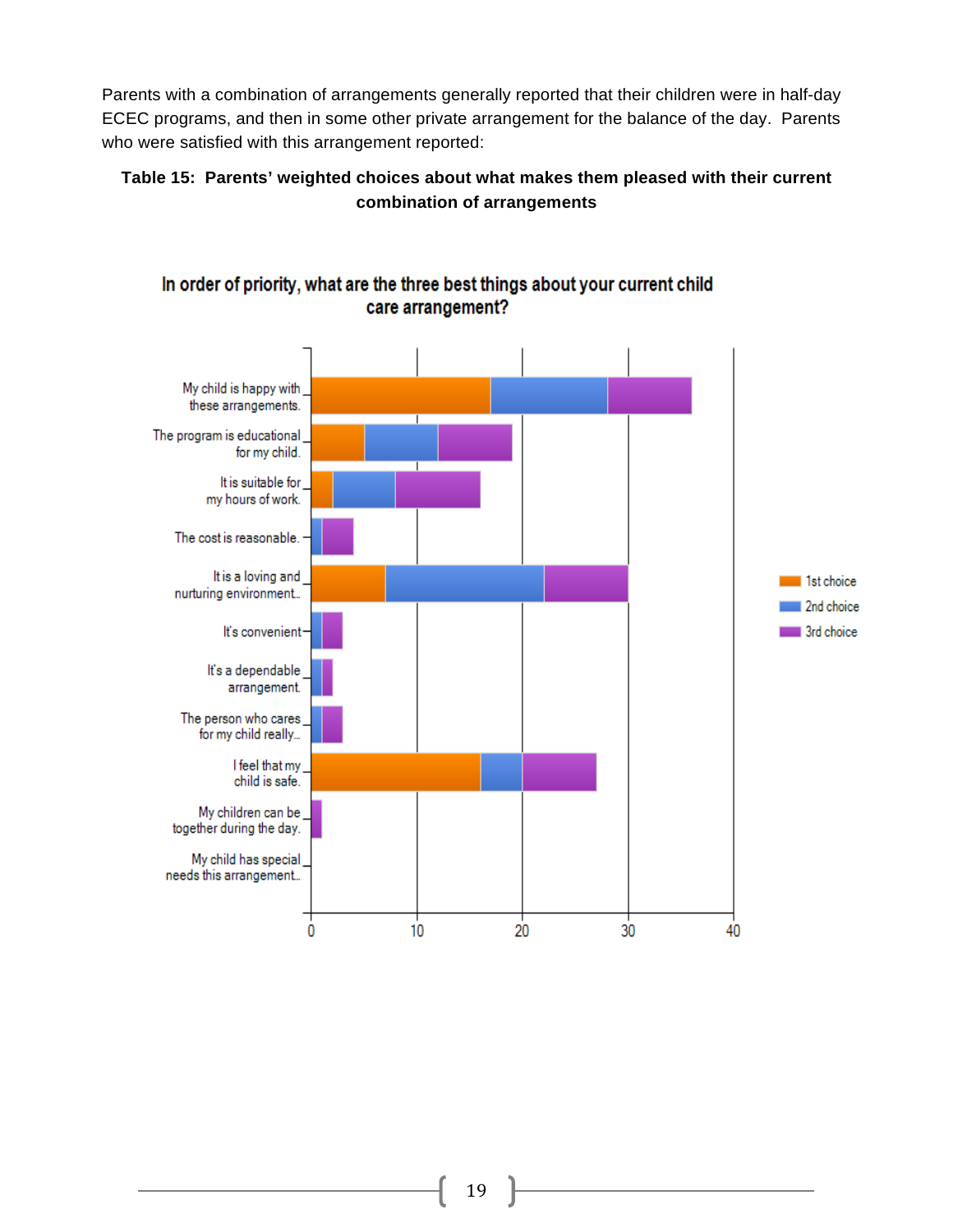#### **8. WHAT WOULD HELP PARENTS?**

Grandparents, family members and friends were asked "Do you have any suggestions about how to make it easier for parents to access preschool programs?" Almost 100 respondents gave suggestions:

Approximately 1/3 of people who responded to this question suggested that issues such as cost, hours/access, and transportation needed to be addressed. This response reflects the issues that were noted by parents in Table 10, and by grandparents and family members in Table 3 as being barriers to participating in programs.

*Parents want to do the best for their kids, so help them to do it. If parents work during the day, there are very few types of things for them to do with their kids, as most of those programs happen during the day. Most parents I talk to want licensed early childhood programs for their kids but either they can't find one near them or it's too expensive – usually it's the cost that drives people into other arrangements.*

*The Government of Prince Edward Island has to help the parents of the children that can't afford to go to preschool! There are many families in my community that have both parents working and still can't afford the expense of child care so they have to have grandparents or other family members watching them or work their schedules so that one of them can be home with the children all the time. Making the rates for childcare more reasonable would be a great start!*

*The quality of preschool programs offered varies greatly and the cost for such programs is typically reflective of the level of quality (better quality = higher fees). The only way to ensure that every Island child has the opportunity to participate in a high quality preschool program is for government to subsidize child care on a much higher level than currently exists. Current subsidy rates for low income families are not reflective of the real cost associated with quality preschool programs and based on the current subsidy model many families are not eligible for subsidy. It is the responsibility of the provincial government to ensure quality preschool programs are accessible for every child regardless of household income.*

Approximately 13% of people who responded to this question suggested that there needed to be more advertising done so that parents knew what programs and services were available to them in their communities.

*It would be nice if there were more places that offered free advertising so people knew about programs. When I first moved to PEI I wasn't aware of the program until after my son was older so I missed out on a lot when he was young. When you take your child for needles or check up, community health should have a list of services or programs that are available.*

#### *Communication, communication, communication!*

*Everyone should get a letter in the mail to let them know all the information and what is going on that month.*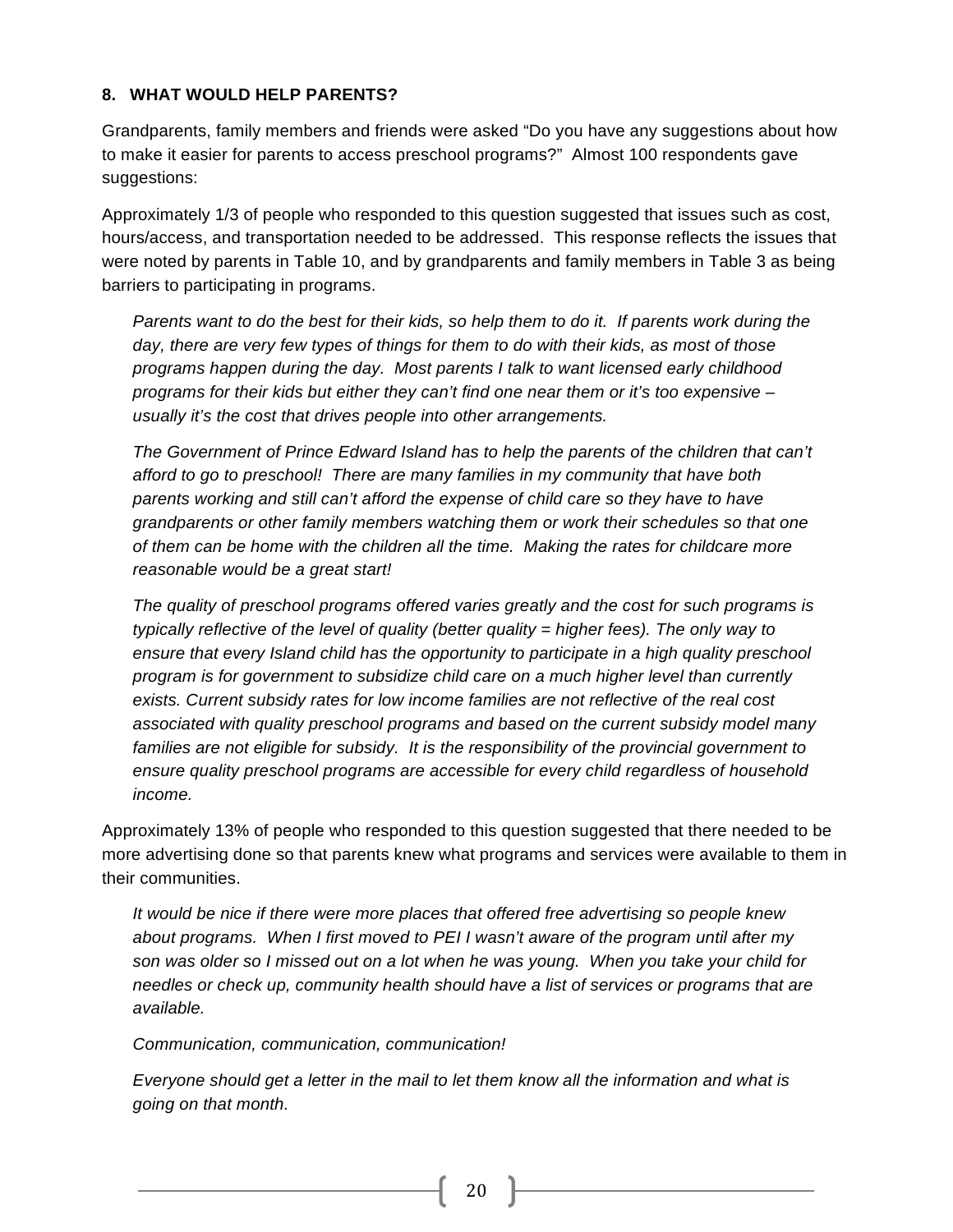Approximately 25% of respondents to this question suggested that PEI needs a fully funded, high quality early childhood system across the province.

*The government needs to see the importance of the early years. They need to help fund some of these activities and make it more accessible to all children and their families. Not everyone can afford child care – it should be available for free to those parents that can't*  afford it. If we invest in ALL our children's futures and start them ALL off with the same *benefits in the early years, we'd see less problems in their future.*

*These programs should be made available to all children. We have children graduating from high school that can not read. They are being pushed through school not understanding what is put in front of them. Our children are our future, we need to better prepare them for this.*

*Have programs in rural communities as well as in the cities. All should have equal opportunity.*

*For parents who don't require child care services, for example seasonal employees, it can be difficult for the parent to justify the expense for preschool programs. In order to ensure that parents have access to the programs, they need to be free of charge or for a very low cost.*

*Learning begins at a very young age and in order to ensure that PEI's children have the tools they need, they need to have access to preschool programs.*

*Subsidized preschool programs will allow parents to choose a program that best suits their needs and not have to base it on what they can afford.*

*Fund early childhood education across the board.*

# **9. WHAT DO PARENTS WANT?**

Parents of preschool children were asked:

"In thinking about your own family, what are the types of preschool programs and services that you would like to see available? You may tell us about things you like that are already in place, or you may make suggestions about what you would like to see."

Over 300 parents provided thoughtful responses to this question. Many parents spoke very highly of both early childhood education and care programs and the family resource centre programs; and many parents voiced their concerns and frustrations with trying to balance their competing responsibilities, and do what they felt was best for their children.

Overall, parent responses fell into two broad categories: comments about the regulated ECEC system, and comments about community activities that they could participate in with their children. Of the 311 parents who responded to this question, approximately 60% spoke of ECEC programs, and 40% commented on community based activities.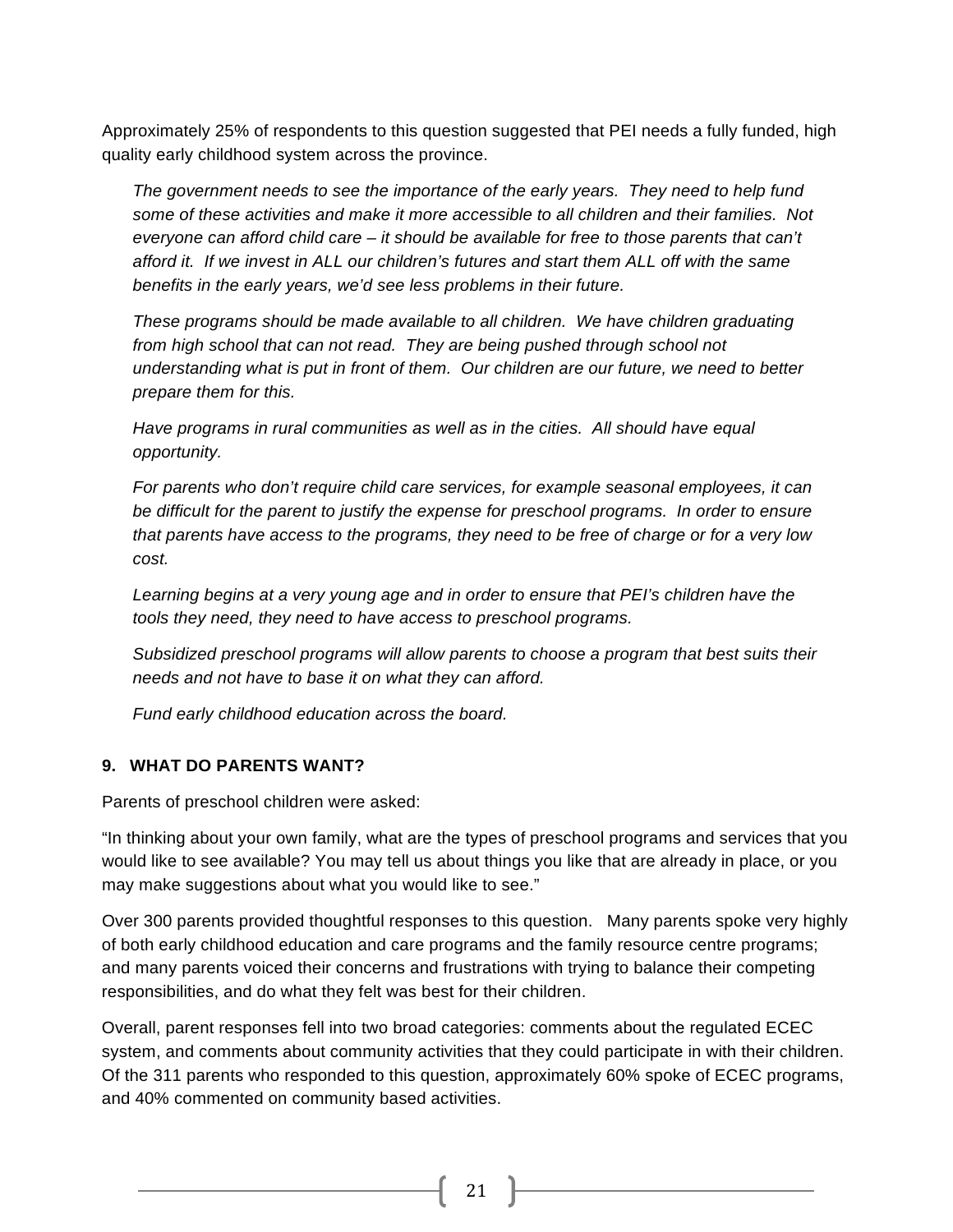Of the 60% who spoke about ECEC programs:

■ 19% spoke of the high cost

*Don't make the centers raise their prices again!! We cannot afford any more :)*

*The cost of childcare on PEI is staggering, and I don't know how many people afford it. No wonder school enrollment is down, however with one less year of childcare costs with Kindergarten finally going into the schools, maybe people will have more kids!!*

*I just want to comment about the difficulty in finding childcare for preschool children, and the cost associated with licensed centers. My husband and I both have jobs with the provincial government and good salaries, and we were barely able to keep our two children in the daycare center in our community. We ended up taking them out of the center and we now take them to an individual who lives outside of our community that takes children into her home. It is costing us 14 dollars LESS PER DAY, and we are able to bring them part days when I work shift work. More needs to be done to help the middleclass individuals who make too much to classify for available assistance and too little to make ends meet.*

*Our family makes a good household income but the monthly cost of childcare for three young children is ridiculously high. We are lucky enough to qualify for a small amount of subsidy right now because of the high childcare costs for three children; however, once our oldest goes to school we will no longer qualify for this program. We recently built a new house and our childcare costs are almost as high as our mortgage. These costs make it difficult for young families to make ends meet and often make it prohibitive for families to have more than two children. Children are so important, we need to be taking steps to assist childcare centres in offering quality programs at a more affordable price for families.*

! 30% spoke of issues with access, for rural areas, infant care, before and after school age care, difficulty in finding programs with hours of operation that supported work schedules, and difficulty in finding part time programs. On the other hand, some parents spoke of the difficulty in only finding part time programs, as this necessitated a complex arrangement of driving and car pooling in the middle of the work day.

*I am concerned with my son entering kindergarten this year and wonder where can he go before and after school for about an hour on either side. I am a shift worker and DO NOT want my five year old taking a bus to and from school. My husband has to work at 8 a.m. until 4 p.m. and I work as a nurse from 7 a.m. until 7 p.m., and so this makes for very difficult arrangements when we have NO ONE to pick them up and drive him to school…. There are just the two of us!*

*One problem I encountered when I was returning to work from my maternity leave was to find child care for my one year old son. I started looking early on but spaces at child-care*  facilities were limited and good home caregivers were hard to find as well. I felt quite *desperate in my search to find an arrangement that I would be comfortable with. After dozens of phone calls and asking everyone I knew, I finally found a home caregiver that was twenty minutes outside of town. I stayed there until my son was 22 months and could*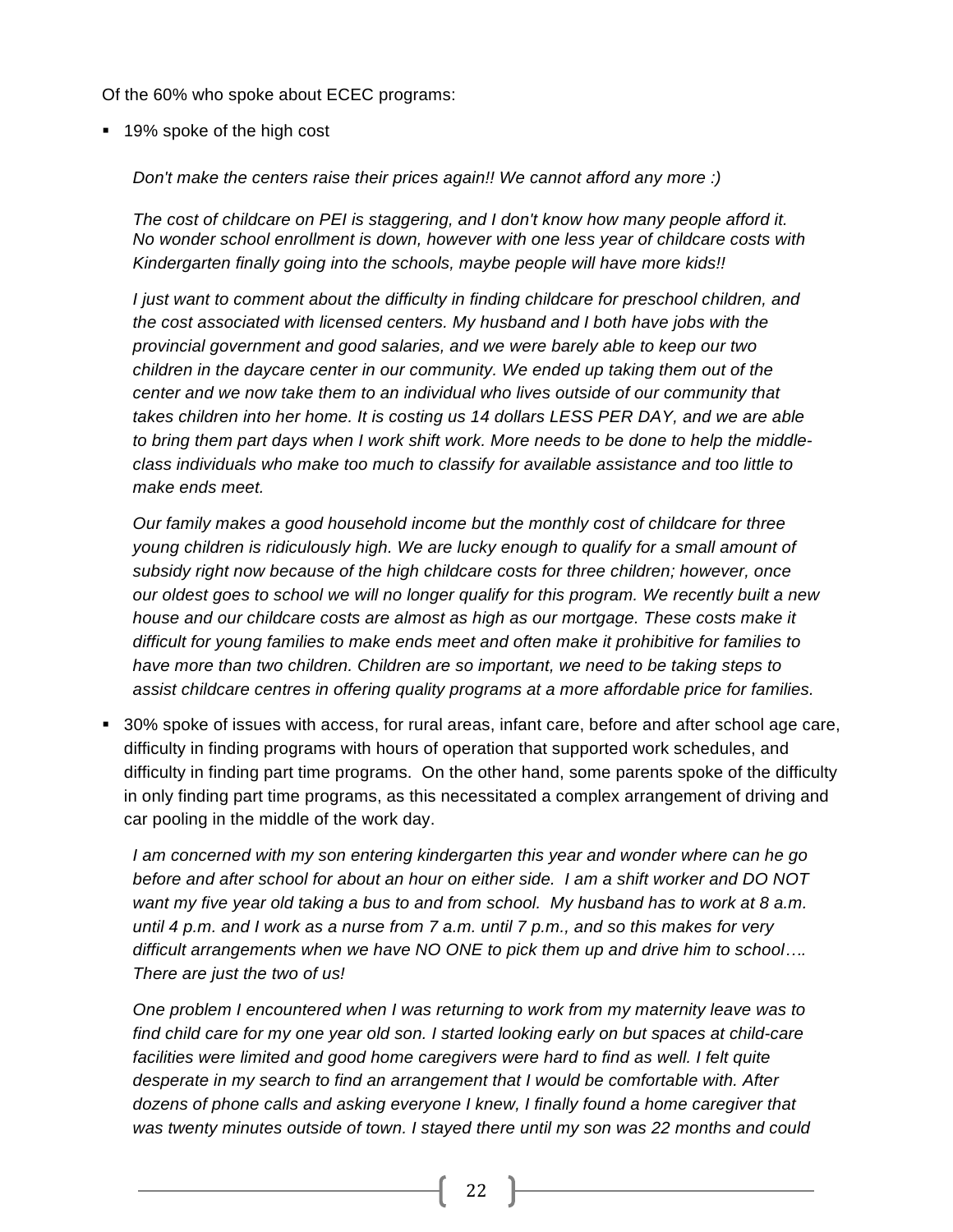*attend a reputable centre in downtown Charlottetown (I had him on the list to attend, prior to his birth).*

! 51% spoke of the need to have a province wide system of early childhood education and care so that all children had equal opportunities, and that all children would be able to participate in high quality programs. Parents spoke of the need for pre-kindergarten programs, need for French language programs, better quality programs for children with special needs, more timely diagnosis for children with special needs, the need for qualified early childhood educators, and the need for consistent levels of quality in ECEC programs.

*I'd like to see more licensed centres with play based learning curricula and waiting lists that aren't three years long.*

*All of the rural communities are so different, and some people still think that their tax money should not be used to raise other people's children. My tax money pays for addiction services, and I have no addictions. My tax money pays for the jails, and I'm not in jail, and no one in my family is in jail. Why can't my tax dollars be spent to support the development of all children, when I know that this will help everybody in the long run?*

*We have a parent in our house who can and does stay home and who has a lot to offer our children – experiences and education and creative play. But we still want a province that puts a priority on early childhood care and education in licensed child care centres. It is so important to this province that early childhood centres be supported and that childcare be affordable to families. It is equally important that the early childhood educators be well paid for the work they do. There is no way to ensure that this can happen without government support – or none that I can see. And everyone benefits from happy, healthy, well-cared for children and parents who feel supported and unstressed. What could be more important that our kids?*

*I have two older grown children who never attended pre-school or kindergarten (they are now in their 20's) and my 5 year old is currently attending (local program). I was always against the mandatory kindergarten idea because I never thought it made a big difference in my older children that did not attend. However, since having my youngest daughter currently in daycare and kindergarten I must confess that the wonderful care and attention that she gets has definitely made a believer out of me. It is truly amazing watching her as she learns a new letter or word, and how she has picked up books just to hear the story. An interest my older children have never acquired I'm afraid. My daughter is learning new things so quickly and a large reason for that is the wonderful head start she has gotten with her daycare program that has carried into the kindergarten program and I hope will now continue into her school years!!!!*

*I* am concerned about the impact that moving kindergarten will have on the funding that *goes to the child care centres. The cost of providing a safe, happy, and educational option for children less than 5 is already outside of certain individuals' means. If the cost to parents goes up, this will mean that option will be available to even less families. This is a critical time in their development and would encourage the government to continue funding early child care centres in our Province – in fact I would recommend increasing the funding to early child care centres – look to Quebec as a model.*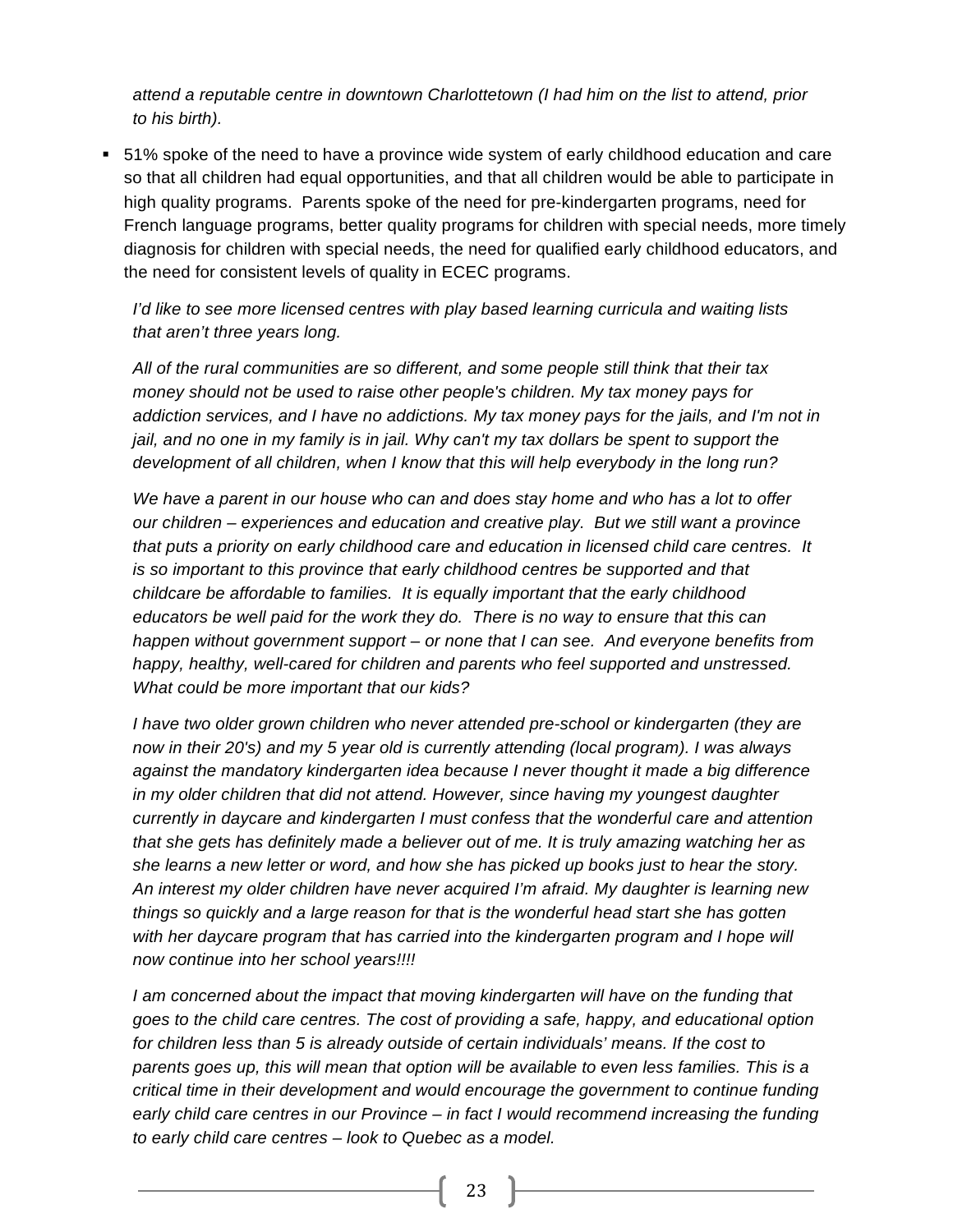*I think there should be a standardized curriculum for early childhood education centres. I think early childhood educators should be better paid. I think the government should subsidize more child care spots – and not just for low income families as this punishes those of us who are just above the income cut offs and both work.*

There were many parents who spoke responded to this question by speaking about the need for more community-based activities that they could participate in with their children:

! 47% of parents who spoke about the need for more community-based activities suggested that there be more opportunities for music, dance, art, and in general more educational types of activities outside of the regulated ECEC system.

*Dance classes that are close by and affordable. I would also like to see a program to help people pay for skates, helmets. These seem to only help a certain group of low income*  families. I don't fit this criteria, but I still can't afford them. I would like to see a drinking milk *program. I keep milk available, but sometimes I can't afford it.*

! 21% suggested that there need to be more opportunities for parents to find out what is available in their communities, and to have access to parent education and information sessions

*We should take advantage of our public libraries or churches to house or sponsor information sessions aimed toward families with young children, e.g., toilet training, sleep, development, behaviour management, choosing an ECEC program.*

*It would be nice to receive a weekly or monthly e-new letter or e-calendar telling parents of preschool children about community events and activities for children.*

! 27% suggested that they wanted more activities on weekends; many parents said they find that many programs for preschool children and their parents are held during the week, when most parents are working. Some parents suggested evening activities, and suggested that these could be held in ECEC centres.

*I* believe there are programs in place but the fault I see is that they are offered during the *week during regular work hours so it creates guilt on me as a mom that I am unable to take my child to these programs as there are not a lot of opportunities to take a two year old to. Those that are available are only available to those who do not work.*

*I think there are a great many programs already available. What I do see as a problem is that many programs offered to preschool children are during the day and I don't have the luxury of being home with my daughter during the day. So I would like to see more programs available in the evenings or weekends.*

*I* would love to see more activities held in the schools after hours so my children could get *comfortable with the building before entering the school system. Maybe offer a story time in the school library after hours once a week or an indoor sports program in the gym. I would also like to see more preschool programs in French.*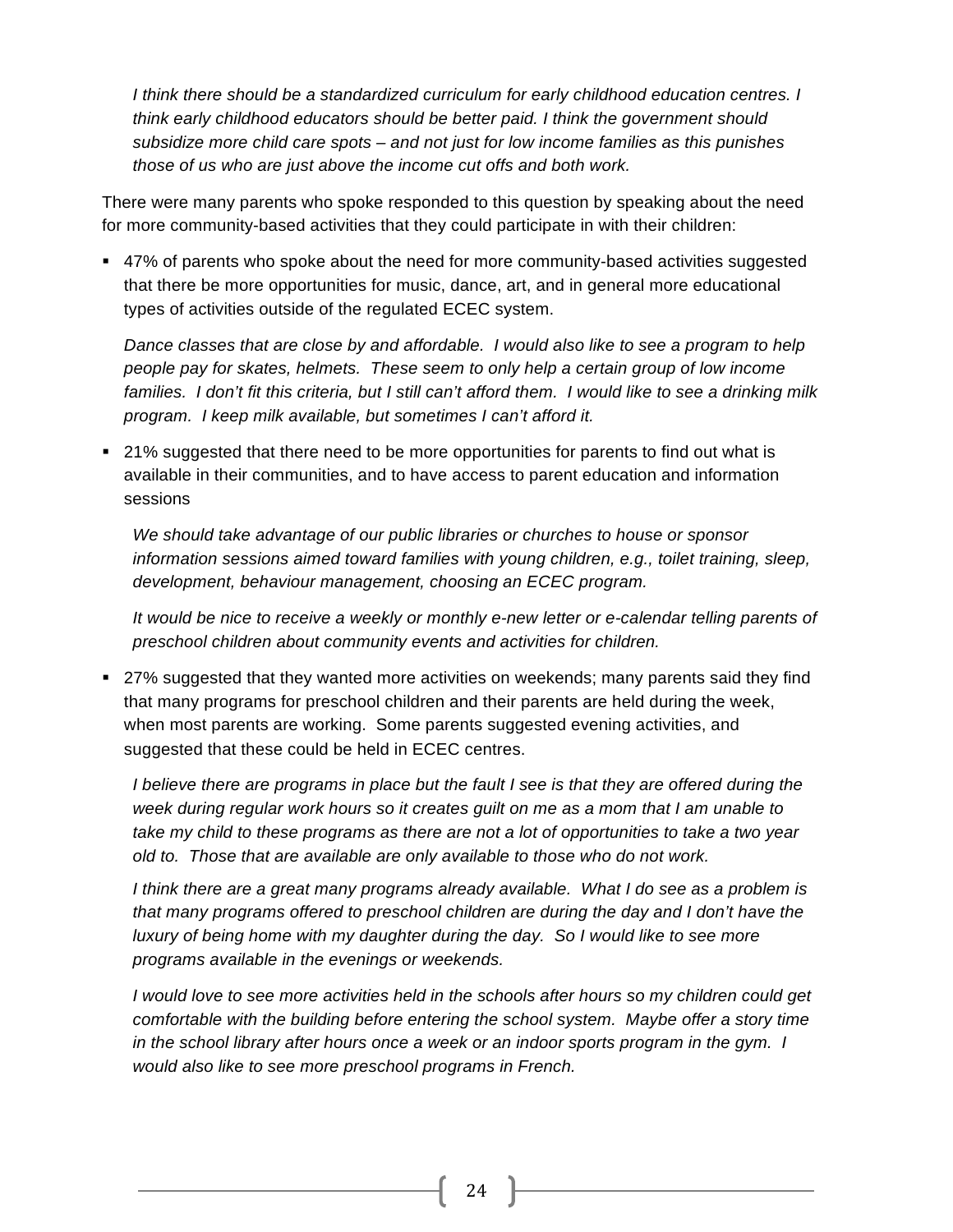*I would like to see more programs offered to parents who work during the week. What's the point of having a play group for children aged 1-5 during the week when the majority of the clients are only available on the weekend or early evening because the parents work.*

! 5% of parents suggested more opportunities for indoor sports, and several parents voiced strong support for a children's museum.

#### **10. FINAL WORD TO PARENTS**

At the end of the survey, parents were asked if there was anything else they wished to add to their responses. Almost 200 parents took the opportunity to do so.

Some parents emphasized that their preference was to stay at home with their children rather than enroll them in any type of ECEC or preschool program:

*Again, I believe the best place for a preschooler is at home with their parent. Every parent who wishes to stay home should have the option to raise their child at home, supported financially, socially, emotionally where and when needed. I had this privilege of raising my children at home until they were in Grade 1. My daughter does not have this option to raise her daughter at home, although she would dearly love to. Yes, some parents do not, choose not to raise their own children, but some do want to. Parents should be able to have the option.*

*I don't believe in sending my children to a structured school program at 4 years old. I think that kids need to be allowed to play in mud puddles if they want. I think that kids have too much responsibility and pressure at a very young age lets keep it light and fun for them.*

*I firmly believe that the early years of education is the cornerstone and foundation of our life long learning. I am all for change and have a child going into grade 1 in Sept 2010, she is well prepared, adjusted and excited to go to school. I hope that funding and programs will be able to assist these young children in their early years while attending day care*  facilities to identify needs and still give the children the cornerstone that they need to learn *for attending school. The age range of children should also be looked at. Why rush these youngsters? There are plenty of children ready before they meet the entrance age and some that are not ready. Have an assessment program for early beginners and maybe an age entrance of at least turning 5 before Sept 1st of their kindergarten year. Three months makes a big difference in the maturity and development of a young child. Thanks*

Many parents, however, spoke of their concerns about the future viability of the ECEC system:

*There is a crisis upon the early childhood field. The government must step forward and provide funding to ensure the continued availability of QUALITY early childhood centres*.

*Licensed Early Childhood Centers and programs are very important.... the first 5 years is what they learn the most out of all their life... take that into account please... we don't help them now where are they going to be in 20 years??*

*I am very concerned that with the Kindergarten going into the school system that many childcare centers will need to raise their prices and many families will not be able to afford*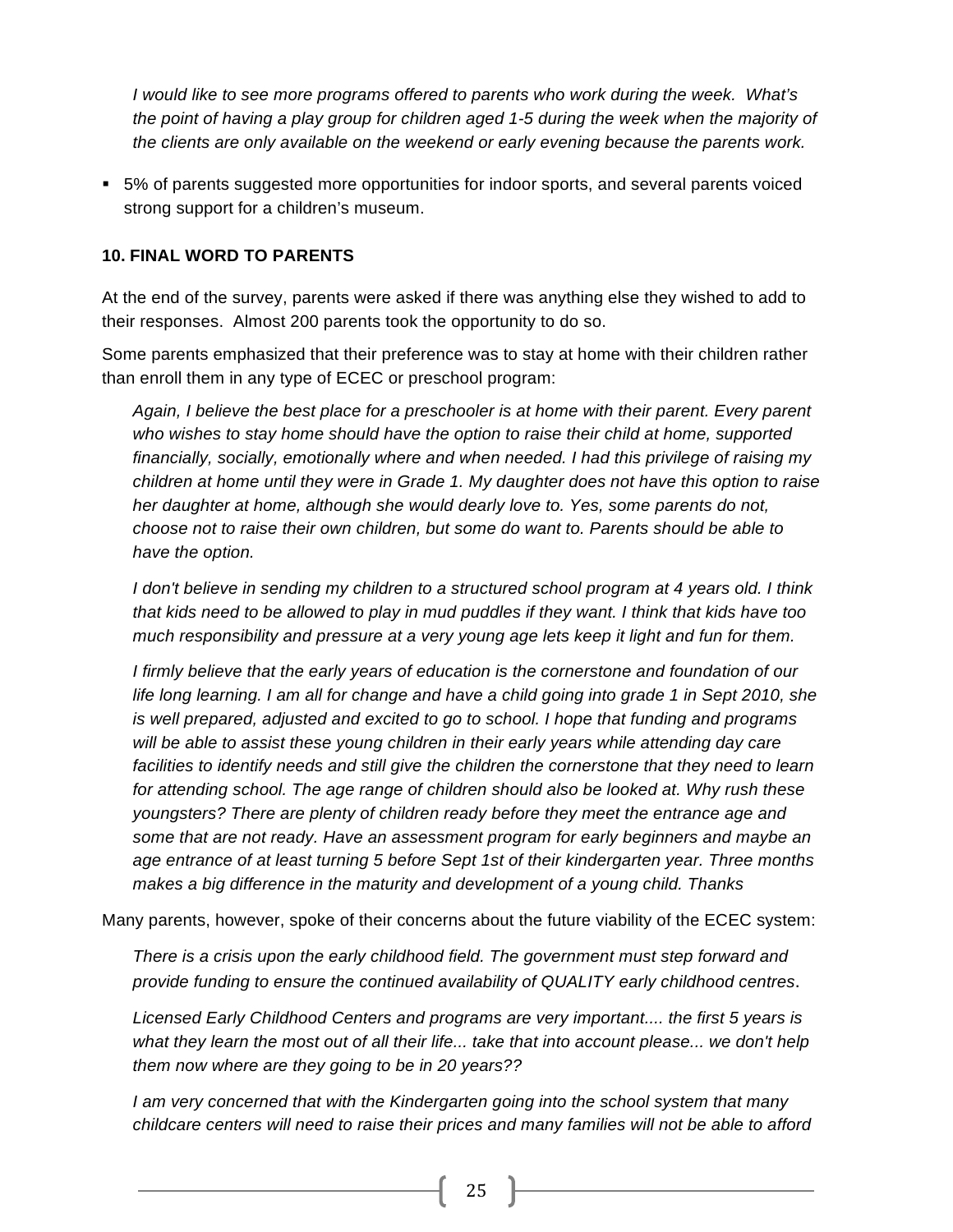*to send their children to licensed daycares. I think this will result in many daycares closing their doors in the next year or two.*

*I feel that our children are our greatest resource and that we need to invest in quality, affordable child care services that are accessible for ALL families so that people do not have to make the difficult choice to quit their job when they cannot afford to do so, or so that they don't feel on the other hand, that they can't afford to go to work. That would only*  result in our children being affected by lower income households where parents could not *afford to provide the necessities, or extra curricular activities that are beneficial to children i.e., hockey, figure skating, swimming lessons, gymnastics, music lessons...which help promote self-esteem, learning and sharing, discipline, and respect for teachers/coaches and well as opportunities to interact with their peers, and develop skills and interests that may last them a lifetime. All of these things are very expensive and difficult to afford at the best of times, but are also a very important part of childhood development. It would be a shame for people not to have access to affordable child care in their communities and not allow them to have a choice to provide all these activities to their children. We must acknowledge the people who look after our children day after day and provide them with love, patience and a wonderful learning environment, and finally allow them to earn a decent wage for the services they provide*.

*Our children are very important no matter where they are being raised, rural, urban, they all deserve to have the many opportunities that everyone else has. They have the right to a good solid education as well as many options to further learning in all areas.*

*I just want to continue to urge the Government to do something for these families/children and the Educators who work with them each day. As a parent I need to feel confident in the childcare I choose for my children. I need to be able to ensure that each day my children are being engaged and given many opportunities to be the best he/she can be to reach their full potential. Let's keep quality licensed childcare in our communities!!!!*

Many parents were appreciative of the opportunity to be able to share their ideas and to describe the types of challenges they were facing. However, they wanted to be sure that their voices were being heard:

*I think this survey was an excellent idea and hope that all comments/suggestions are taken into account, seriously, to make a difference in our precious children's lives.*

*Please use this survey to make a difference. Don't let it become another piece of research - our children's future depends on it.*

*Just that there is so much research about how important it is to invest in young children - I hope you do it.*

*Thank you for considering the needs of our children.*

*I think you are doing a great thing with this survey. One small step at a time.*

*I think it is great this is being done!*